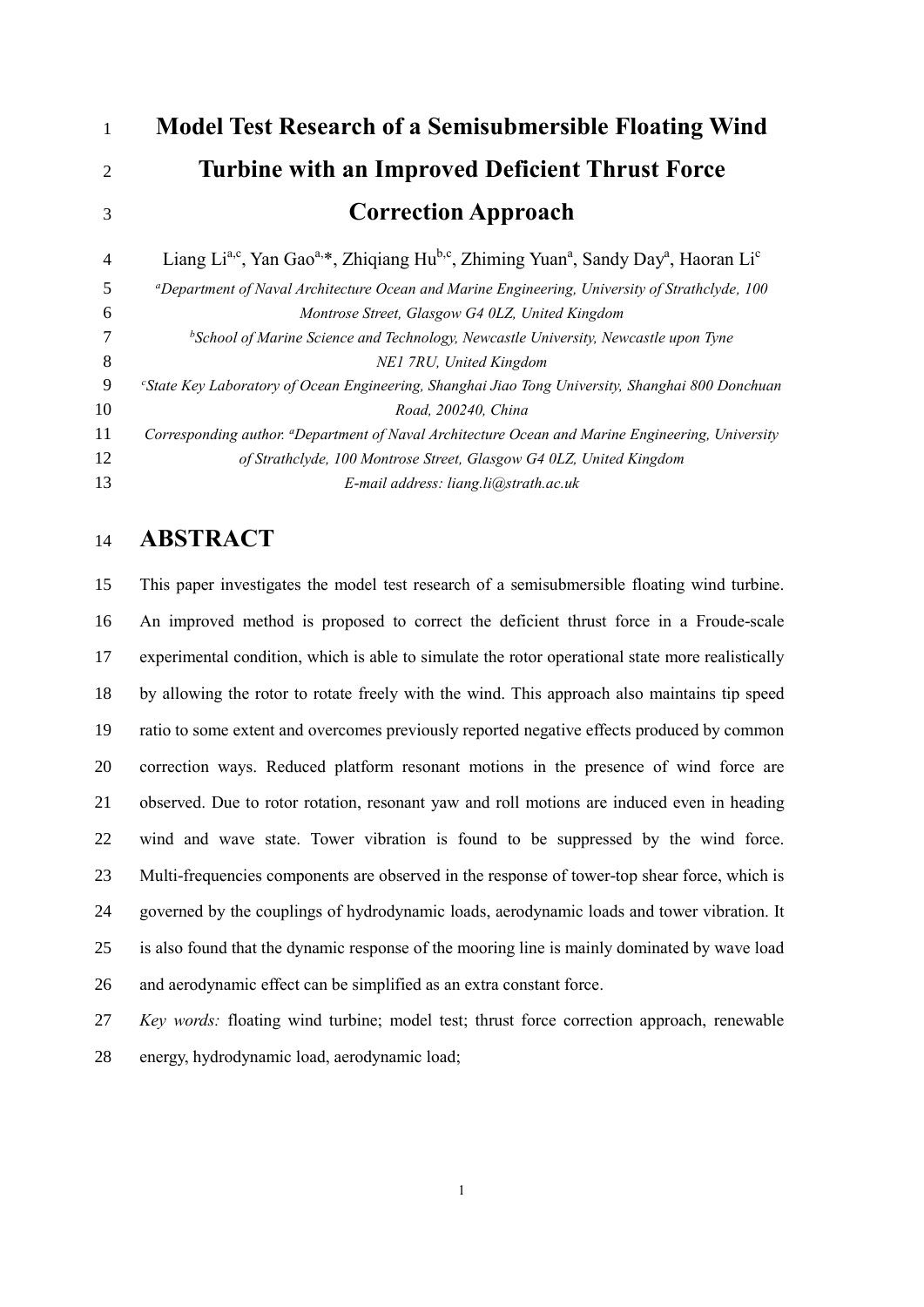## **1. Introduction**

 Due to issues like environmental pollution, energy crisis and sustainable development, the development of wind energy industry has been boosted by the global pursuit of renewable energy. Although the commercial application of onshore wind turbines has been proved successful, the traditional land-based wind turbines are continually complained about the visual, acoustic and environmental impacts. Besides, it is technologically difficult to achieve high energy efficiency from onshore wind resource as a result of turbulent wind farm and low annual mean wind velocity. Therefore, the wind energy industry is trying to exploit the high-quality wind resource in deep water zones.

 A series of floating wind turbine concepts have been proposed all over the world. Statoil launched a spar-buoy floating wind turbine project, namely the Hywind concept [1], which is the first full scale floating wind turbine that has ever been built. Roddier et al. [2] made efforts on the feasibility study of the WindFloat concept, a three–column submersible floating foundation for offshore wind turbine [3-5]. Karimirad and Michailides [6] proposed a V-shaped semisubmersible offshore wind turbine. Li et al. [7] studied the dynamic response of a spar type floating wind turbine when incorporated with a wave energy converter and two tidal turbines.

 The study of floating wind turbine is multi-disciplinary, involving hydrodynamics, aerodynamics, control algorithm, modeling of structure and multi-body dynamics. Borg and Collu [8] discussed the approach of developing a coupled numerical model for floating wind turbine, considering aerodynamics, hydrodynamics, structural deflection, mooring line dynamics and control scheme. Martin [9] presented detailed information on scaling methodology, design and physical characterization of the NREL's baseline wind turbine for the application in model test. Farrugia et al. [10] studied wave motions effects on wind turbine rotor aerodynamics using lifting line method. Salehyar and Zhu [11] examined the aerodynamic dissipation effect on the wind turbine blades with a quasi-static approach and an unsteady approach, respectively. Larsen and Hanson [12] presented an improved control algorithm to overcome the negative damping caused by blade pitch control for over rated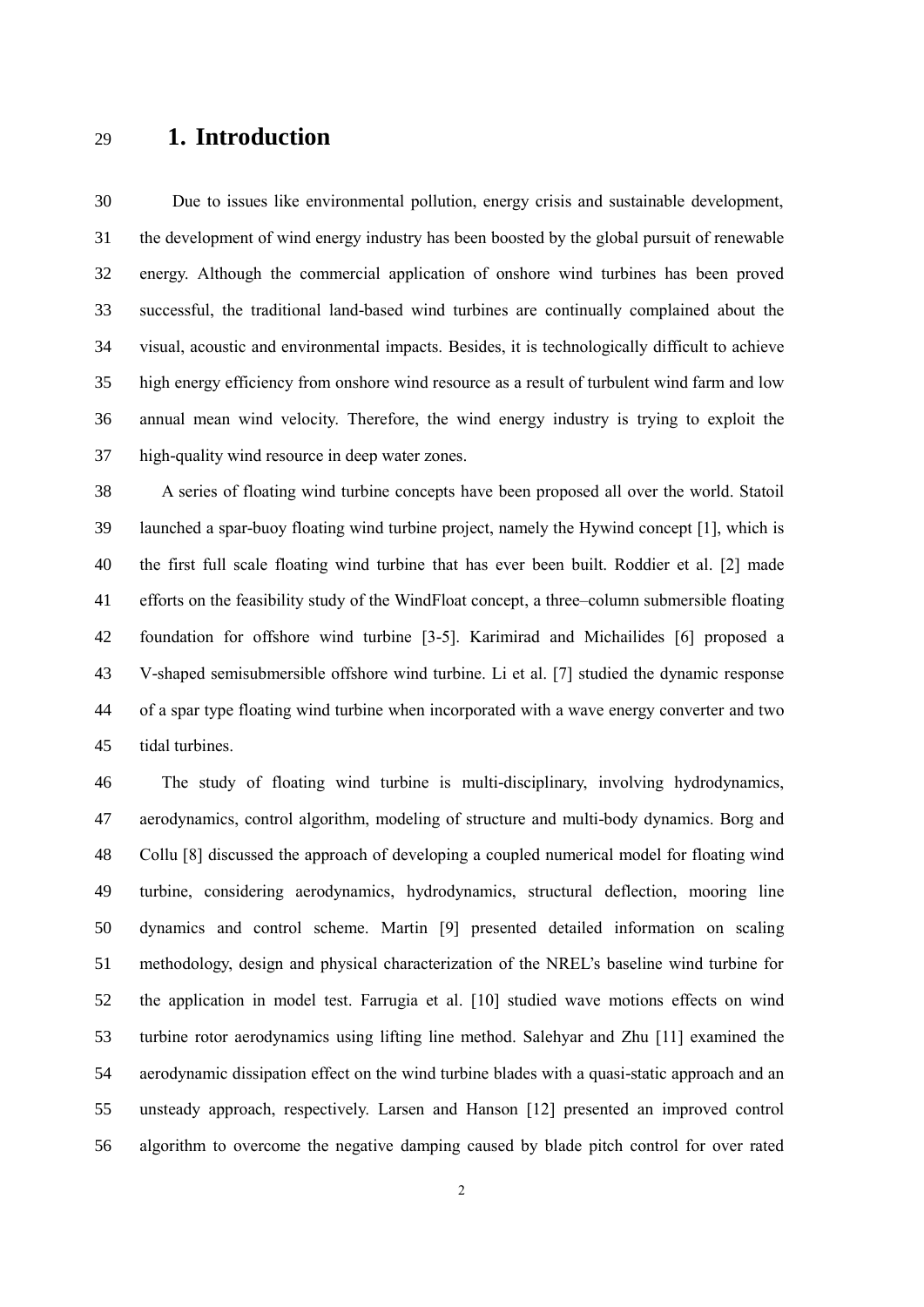wind velocities. Odgaard et al. [13] used Pareto curves to tune a linear model predictive controller for wind turbines.

 Based on the development of basic principles, simulation tools are proposed for the fully coupled analysis of floating wind turbines. Jonkman [14] developed a hydrodynamic module and implemented it to FAST. Skaare et al. [15] came up with a new computational tool on the basis of aerodynamic code HAWC2 and hydrodynamic, structural and control system analysis tools SIMO/RIFLEX. Li et al. [16] developed a aero-hydro dynamic code for analysis of floating wind turbine. Quallen and Xing [17] developed a simulation tool with a variable-speed generator-torque controller using CFD calculation method.

 Although a series of simulation tools have been developed, the validations of these tools still rely on comparative code-to-code check analysis due to the lack of reliable model test results. The validation work based on model test method has not been adequately conducted. With the collaboration of a group of research institutes, including NREL, MAINE University and MARIN etc., projects OC3 and OC4 started the steps of validating numerical tools and also obtaining floating wind turbine's dynamic characters through the technique of basin model test [18, 19]. Duan et al. [20] investigates the dynamic response of a spar-buoy floating wind turbine with model test approach. Nevertheless, few test data are open to the public and researchers usually find it difficult to validate their in-house numerical codes.

 Model test technique provides not only a reliable source to validate numerical analysis codes, but also a good approach to demonstrate the dynamic characters of the floating system, especially those unable to be captured by numerical simulations. For the purpose of fully studying the dynamic response of floating wind turbine and also providing model test results for the validation of numerical codes, a model test research for a 5MW wind turbine is conducted in Shanghai Jiao Tong University. Firstly, the set-up of the model test is presented. Identification test results are given subsequently to calibrate the floating wind turbine model and the environmental conditions. Afterwards, the experimental data for various test cases are presented to demonstrate the dynamic characters of the floating wind turbine. Finally, conclusions drawn from the model test research are presented.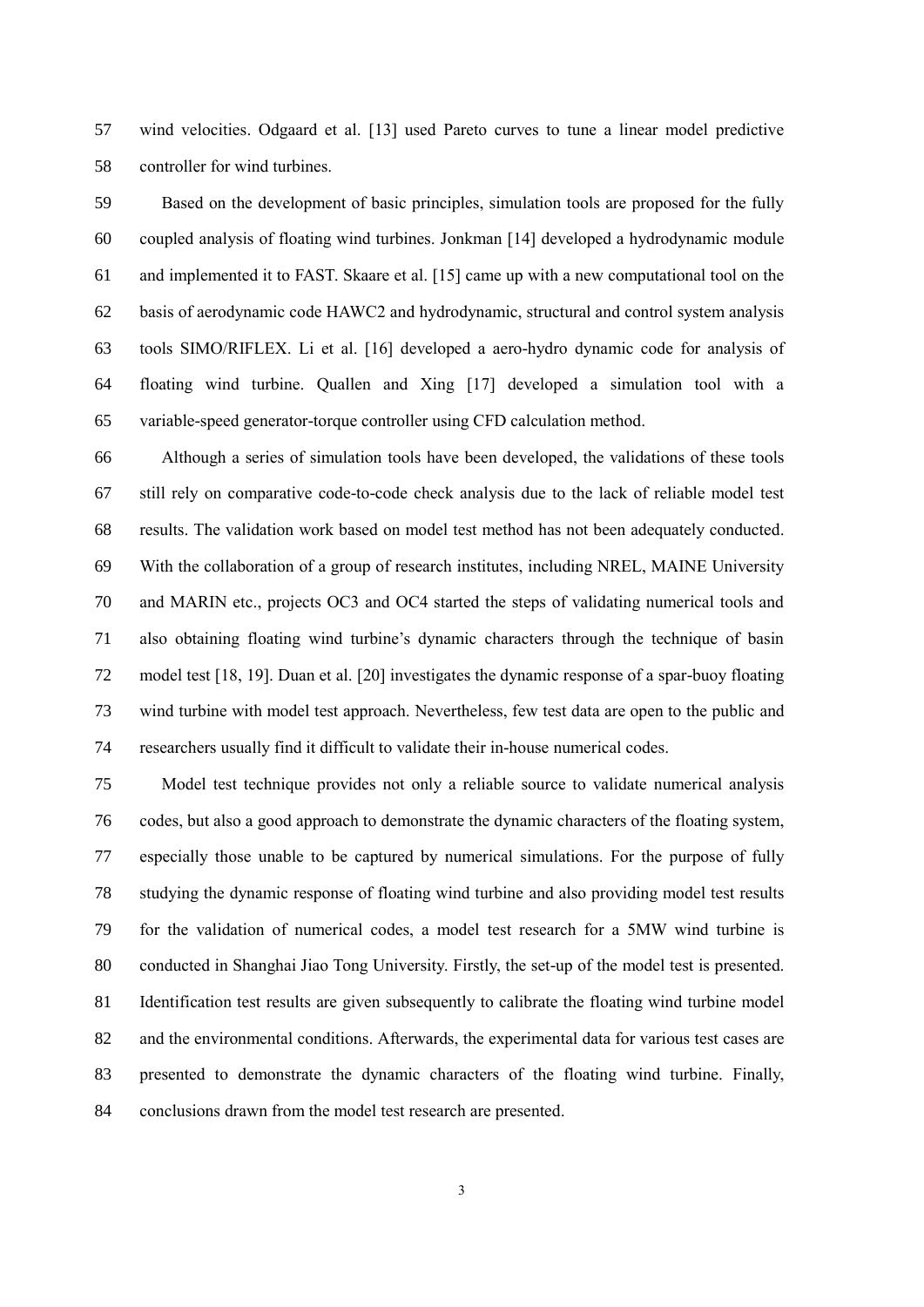# **2. Model test set-up**

 To fully understand the response mechanism of floating wind turbine under hydrodynamic and aerodynamic excitations, a large-scale model test program is launched in the Deepwater Offshore Basin at Shanghai Jiao Tong University. The water basin, equipped with advanced wave-generating system, current-generating system, wind-generating system and other testing facilities, is 50m in length, 40m in width and 10m in depth. The model test is conducted at a Froude scale of 1:50. The water depth is set as 4m corresponding to the full-scale depth of 200m. As shown in [Fig. 1,](#page-3-0) the OC4-DeepCwind concept [21] is used in the test. Nevertheless, some modifications for the floating foundation and the mooring system are made due to the restrictions caused by turbine model manufacturing and installation of data measurement devices.





<span id="page-3-0"></span>**Fig. 1.** Model of semisubmersible floating wind turbine

### *2.1 Scaling methodology and deficient thrust force correction approach*

 Both hydrodynamics and aerodynamics should be regarded as dominating factors in the model test research of a floating wind turbine. Froude number similitude is typically employed in water basin test to ensure the relationship between inertial and gravitational wave forces. Meanwhile, Reynolds number similarity is more common in wind tunnel test as it preserves the relationship between viscous and inertial forces of incident flow. It is ideal to maintain Froude number and Reynolds number similitude simultaneously in the test. From a practical perspective of view, however, it is impossible to achieve such a goal. Therefore, a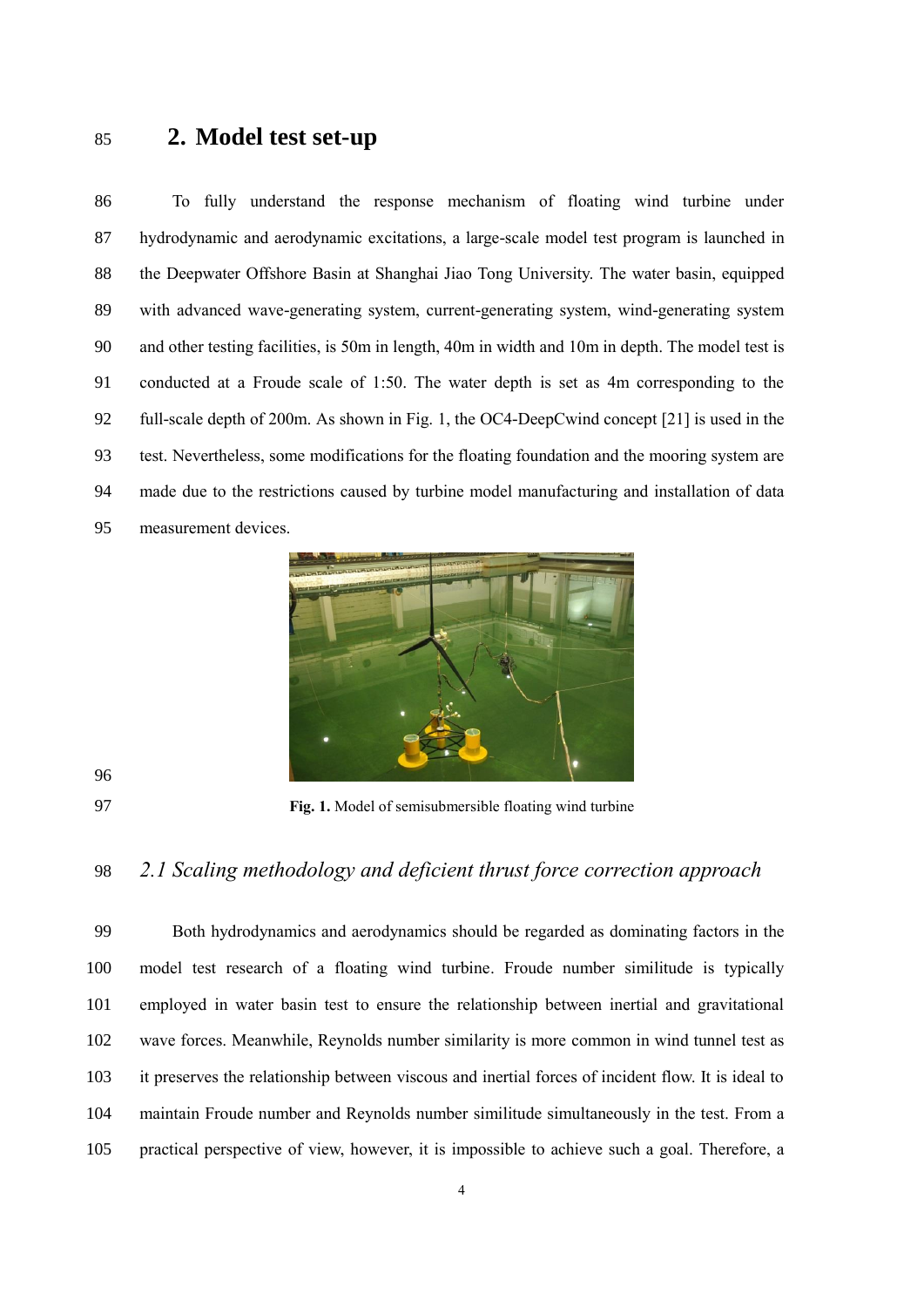priority of the two scaling schemes should be selected. In a water basin test, a Froude-scaled model is able to cover most of the crucial properties which govern the dynamic responses of a floating body in waves. It is straightforward to employ the hydrodynamic view and maintain the Froude number in the test program. Therefore, both the floating wind turbine model and the incident waves are scaled with Froude number similitude in the model test.

111 As Froude scale method is applied in the model test, the Reynolds number similitude is 112 no longer satisfied and the thrust force is lower than required valued accodynamic performance 113 of the wind turbine will change. To demonstrate Reynolds number effect, XFOIL [22] is used 114 to calculate the lift coefficient  $C_L$  and drag coefficient  $C_D$  of the blade airfoil at full scale (Re 115 =  $1.15 \times 10^7$ ) and model scale (Re =  $3.25 \times 10^4$ ), respectively (see [Fig. 2\)](#page-4-0). The results show that 116 *C<sup>L</sup>* is reduced whereas *C<sup>D</sup>* is increased at the model scale compared with prototype design. 117 The thrust force coefficient  $C_T$  is subsequently computed with FAST [23] and the results are 118 displayed in [Fig. 3.](#page-5-0) Apparently, the model scale thrust force is much lower than the prototype





<span id="page-4-0"></span>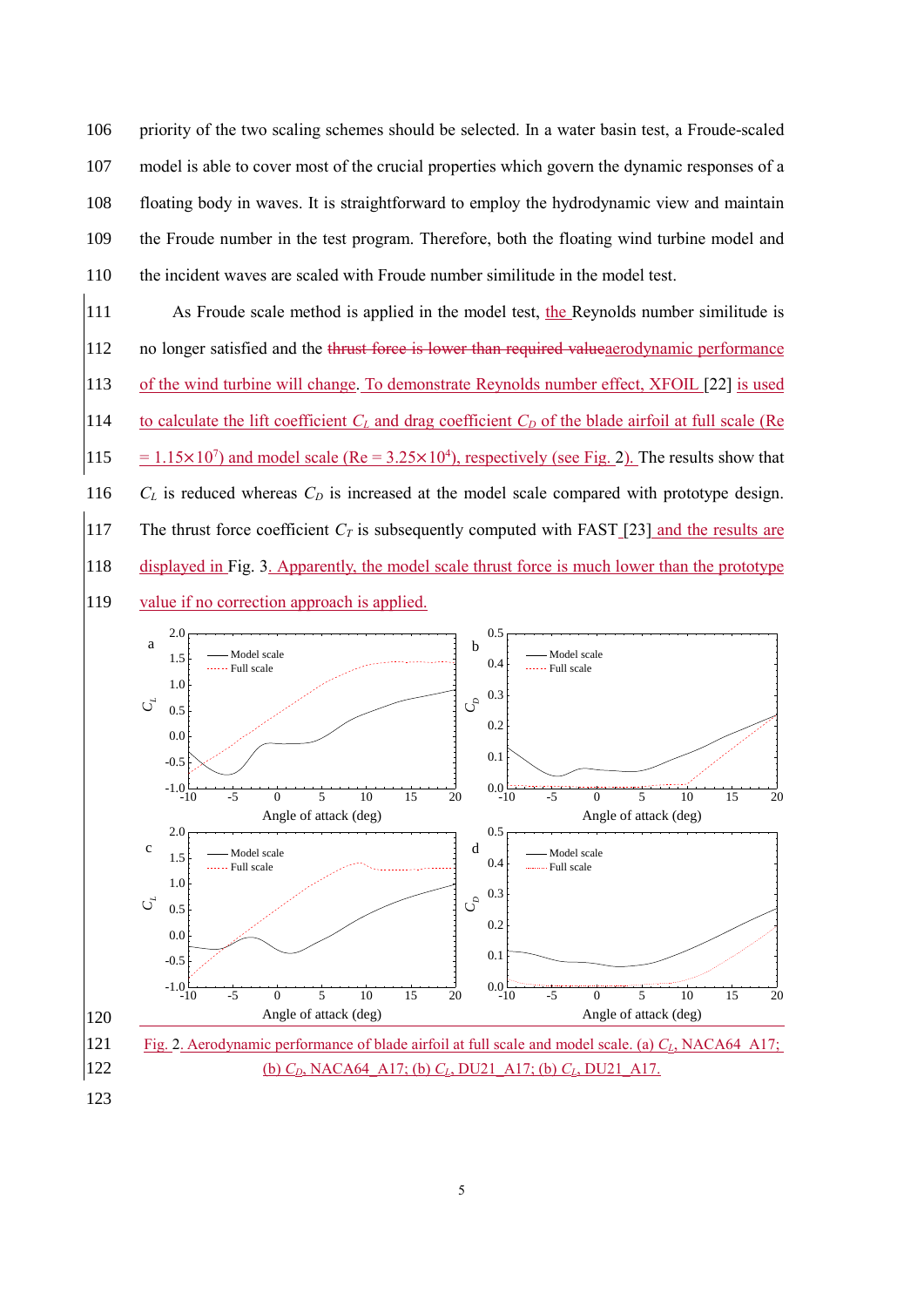



<span id="page-5-0"></span>125 Fig. 3. Variation of thrust force coefficient with respect to tip speed ratio (TSR), blade pitch angle is 126 fixed at 0 deg.

 Most correction methods are based on increasing the model scale wind speed while utilizing an electric motor to drive the rotor. In this way, rotor speed can be exactly tuned and the designed thrust force is obtained by increasing wind speed massively. However, the TSR is no longer maintained, which ensures that the system excitation resulting from rotor imbalance or aerodynamic interaction with the tower will possess the correct frequency [24]. This type of correction method may also lead to undesirable force on the tower and the platform hull above water surface since the wind speed is significantly increased [9]. Besides, the generator is not simulated properly as it drives the rotor rather than being driven by the rotor. In the test program, we introduce an improved approach to acquire the designed thrust force and better simulate the generator operation state. Instead of being driven by an electric motor, the rotor is purely driven by the wind. The electric motor is merely used to represent the wind turbine generator. By adjusting the wind speed gradually, the thrust force acting on the rotor is recorded. The adjusting of rotor speed is achieved by an appropriate selection of the motor among several available motors with different resistance properties. In this way, the TSR can be tuned although not exactly. After a series of tests, the most favorable motor is selected and the measured relationships between thrust force, wind speed, rotor speed and TSR are outlined in [Table 1.](#page-6-0) It should be noted that the relationships in [Table 1](#page-6-0) will differ when a different motor is used.

145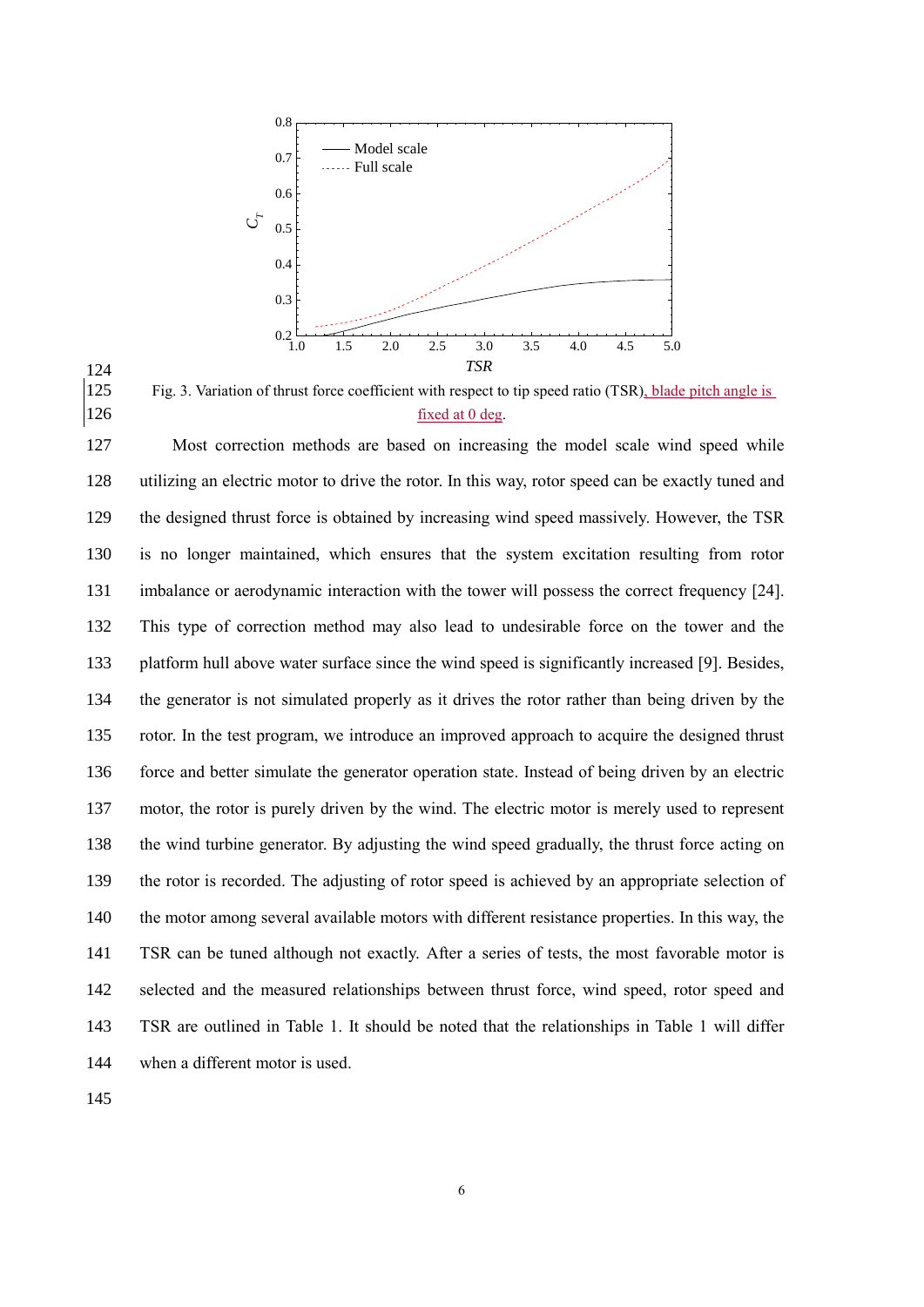<span id="page-6-0"></span>

|              | Prototype  |             |            |            | Measurement |            |
|--------------|------------|-------------|------------|------------|-------------|------------|
| Rotor thrust | Wind speed | Rotor speed | <b>TSR</b> | Wind speed | Rotor speed | <b>TSR</b> |
| (kN)         | (km/hr)    | (rpm)       |            | (km/hr)    | (rpm)       |            |
| 276          | 18         | 7.5         | 9.98       | 33.8       | 7.9         | 5.59       |
| 494.9        | 28.8       | 9.3         | 7.73       | 41         | 11.2        | 6.53       |
| 770.4        | 41         | 12.1        | 7.06       | 46.1       | 14.1        | 7.32       |
| 451.1        | 64.8       | 12.1        | 4.47       | 40         | 10.9        | 6.53       |
| 388.9        | 82.8       | 12.1        | 3.50       | 39         | 10.6        | 6.47       |
| 145          | 144        | 0           | $\Omega$   | 56.5       | $\theta$    | $\theta$   |

146 **Table 1**

147 Relationship between thrust force, wind speed and rotor speed

 The improved correction method possesses several advantages over common ways. It is capable of simulating operation state of the rotor realistically. In model test, the relative wind speed keeps varying with platform motions and thus the rotor speed changes accordingly. It is consistent with realistic situation since the control system is active for a full scale floating wind turbine during operational condition. Besides, the shaft axial torque obtained in the model test is more reasonable compared with that acquired by common corrections ways. This is because the shaft axial torque is purely wind-driven rather than being generated by the motor. By adopting this free rotation approach, it is also able to acquire the designed thrust force without increasing the wind speed significantly. For example, the wind speed is increased from 41 km/hr to 74.9 km/hr to match the rated thrust force in the work of Martin et al. [24] while the increased wind speed is just 46 km/hr in our test. In this way, the undesirable excess drag on non-rotor structures is reduced. Furthermore, it maintains the TSR to same extent. Although the rotor speed is determined by the wind and cannot be adjusted exactly in the test, it is shown that the rotor speed changes slightly due to the appropriate selection of the motor. For example, the measured rotor speed is 14.4 rpm compared with designed value 12.1 rpm in rated thrust case.

### 165 *2.2 Model description*

### 166 *2.2.1 Wind turbine*

167 The wind turbine in the test is based on NREL's 5MW baseline wind turbine [25]. The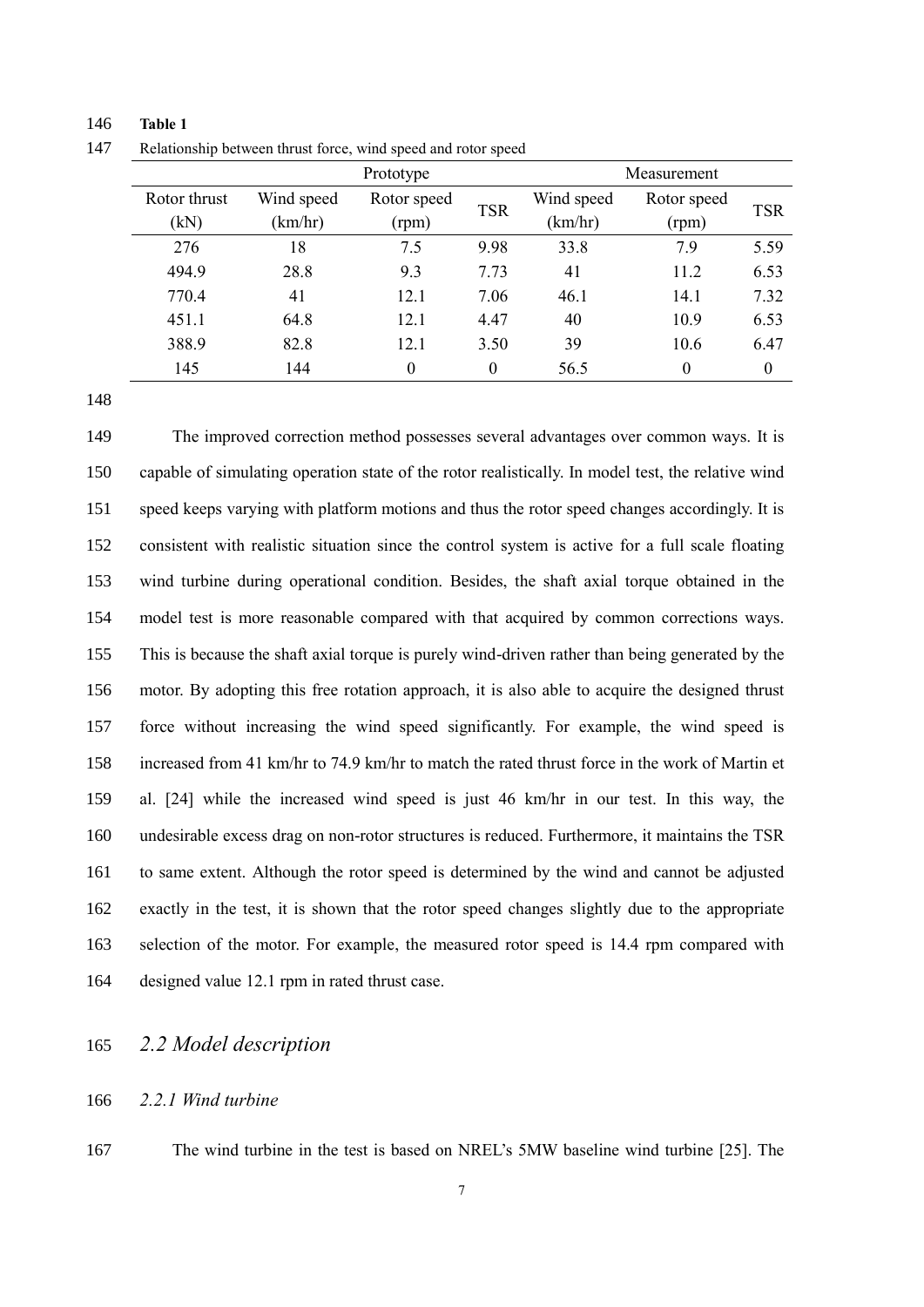168 measured scantlings of turbine model are compared with prototype values in [Table 2](#page-7-0)

#### 169 **Table 2**

<span id="page-7-0"></span>

|                                   | Prototype   |                              | Measurement |       |  |
|-----------------------------------|-------------|------------------------------|-------------|-------|--|
| Item                              | Mass $(kg)$ | CM(m)                        | Mass (kg)   | CM(m) |  |
| <b>Blades</b>                     | 53,220      | 90                           | 52,659      | 90.65 |  |
| Hub                               | 56,780      | 90.17                        | 57,272      | 90.65 |  |
| Nacelle                           | 240,000     | 89,35                        | 232,291     | 90.65 |  |
| Tower                             | 249,718     | 43.4                         | 287,128     | 51    |  |
| 4 Identical lamps at tower bottom |             | $\qquad \qquad \blacksquare$ | 27,163      | 30.9  |  |
| 1 identical lamp at tower top     |             | $\qquad \qquad \blacksquare$ | 6,791       | 92.15 |  |
| Instrumentation cables            |             | -                            | 86,228      | 57.1  |  |
| Total Wind turbine                | 599,718     | 70.35                        | 749,532     | 69.45 |  |

170 Mass and CM (center of mass) location of main components of wind turbine

171

 The blades are manufactured according to geometric similitude with prototype (see [Fig.](#page-8-0)  [4\)](#page-8-0). As Froude scale scheme is adopted in the test, the mass of each blade is required to be kept at only 134g. From a practical perspective, it is a major challenge in the test program. Woven carbon fiber material is used to meet the scaled mass target. To avoid accidental events such as blades-tower collision and get rid of the aero-elastic coupling, bracing components are installed inside to make the blade rigid and prevent any blade deflection. An electric motor is installed at the tower-top to represent the nacelle drive-drain system and the generator. As discussed above, no power is supplied to the motor and it is purely driven by wind. As no 180 control device is implemented in the test, blade-pitch angle is kept at 0° for operational cases 181 and 90 $\degree$  for parked cases, respectively. The shaft tilt is set  $0\degree$  in the test program, instead of 182 prototype value 5°.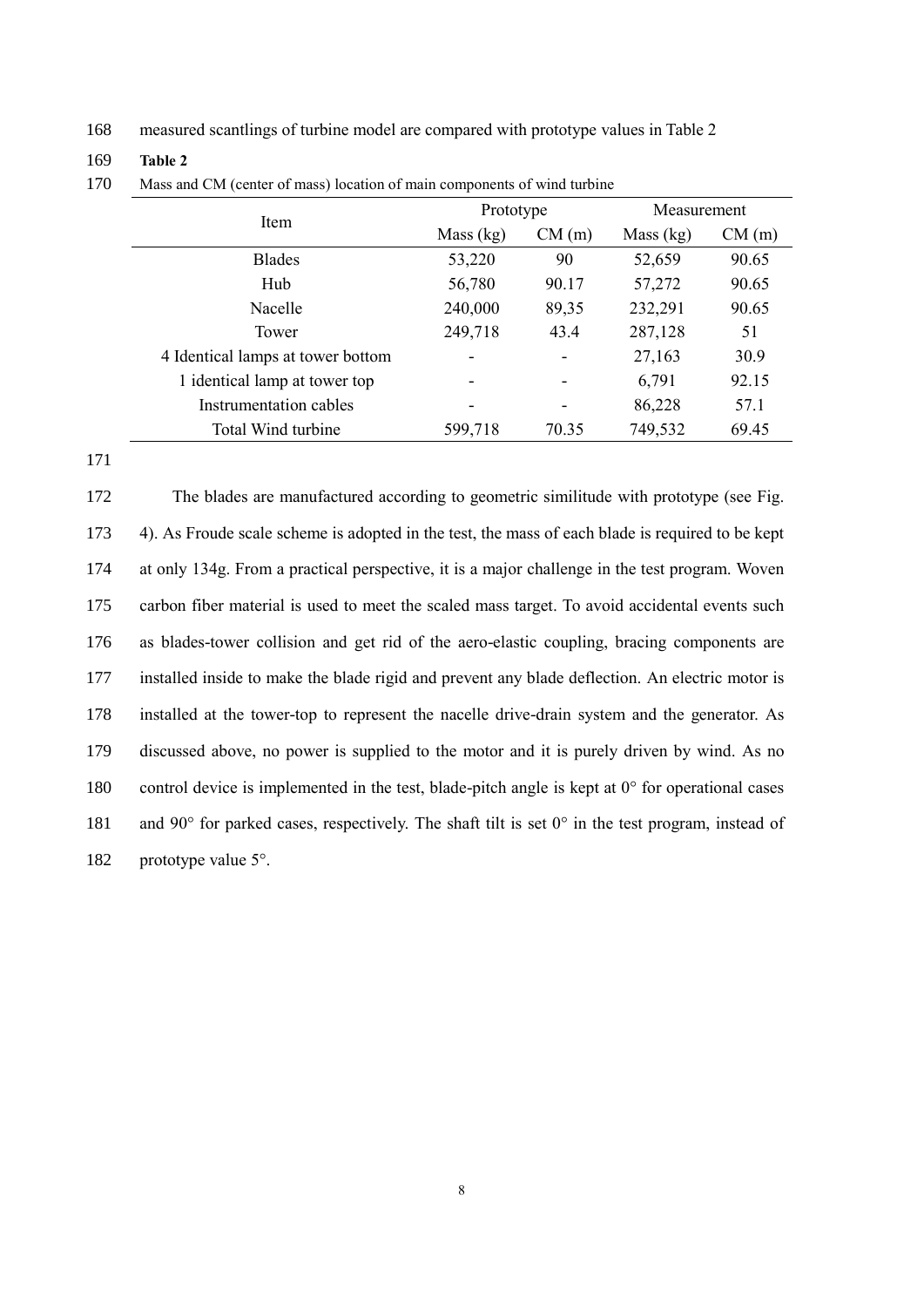

#### <span id="page-8-0"></span>184 **Fig. 4** Blade model.

### 185 *2.2.2 Platform*

 The floating foundation is made up of three main offset columns inducing buoyance and restoring force, one central column supporting the wind turbine, as well as a series of diagonal cross and horizontal bracing components. In order to a gain good hydrostatic stability performance, a ballast tank is installed at the bottom of each main offset column. The main scantlings of the platform are listed in [Table 3.](#page-8-1)

- 191 **Table 3**
- 192 Main scantlings of the platform

<span id="page-8-1"></span>

| Term                                   | Value                                    |
|----------------------------------------|------------------------------------------|
| Depth of platform base below SWL       | 20 <sub>m</sub>                          |
| Elevation of platform top above SWL    | 10 <sub>m</sub>                          |
| Elevation of offset columns above SWL  | 12 <sub>m</sub>                          |
| Spacing between offset columns         | 50 <sub>m</sub>                          |
| Length of upper columns                | 26 <sub>m</sub>                          |
| Length of base columns                 | 6 m                                      |
| Depth to top of base columns below SWL | 14 <sub>m</sub>                          |
| Diameter of main column                | 6.5 <sub>m</sub>                         |
| Diameter of offset (upper) columns     | 12 <sub>m</sub>                          |
| Diameter of base columns               | 24 <sub>m</sub>                          |
| Platform mass                          | 12,912,500 kg                            |
| Displacement                           | $13,986.8 \text{ m}^3$                   |
| CM below CWL                           | $13.5 \text{ m}$                         |
| Platform roll inertia (about CM)       | $6.052\times10^{9}$ kg·m <sup>2</sup>    |
| Platform pitch inertia (about CM)      | $6.052\times10^{9}$ kg·m <sup>2</sup>    |
| Platform yaw inertia (about CM)        | $1.201 \times 10^{10}$ kg·m <sup>2</sup> |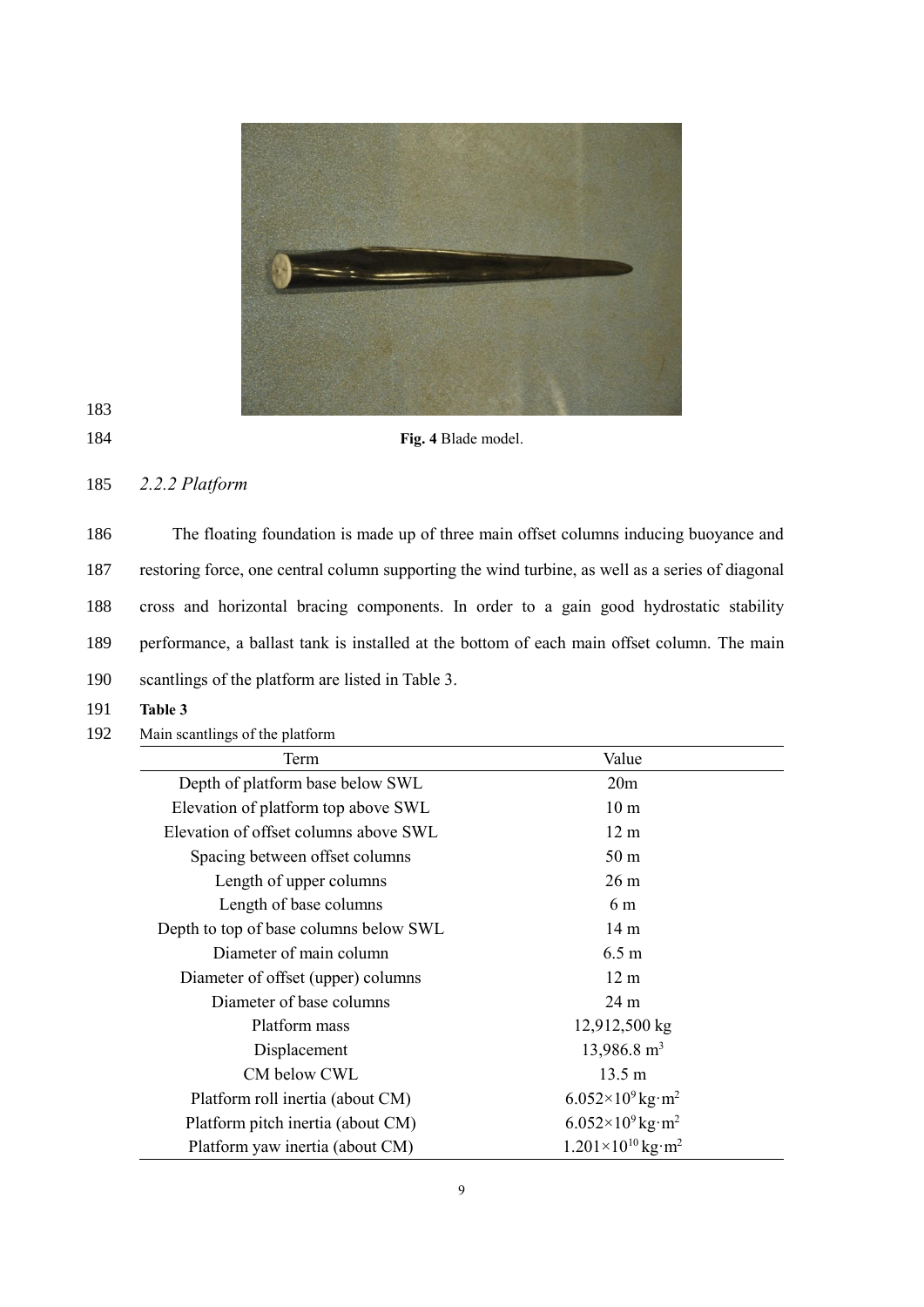### 193 *2.2.3 Mooring system design*

 The floating wind turbine is moored at sea site with a water depth of 200m, through a mooring system composed of three taut catenary lines. Fairleads are connected to the tops of ballast tanks. [Fig. 5](#page-9-0) illustrates the coordinate system in the test. The three mooring lines are oriented symmetrically at 60°, 180°, and 300° about the vertical axis. The relevant properties of mooring lines are outlined in [Table 4.](#page-9-1)



#### 199

<span id="page-9-0"></span>200 **Fig. 5.** Coordinate system and mooring system configuration

## <span id="page-9-1"></span>201 **Table 4**

| 202 | Mooring system properties                     |                       |
|-----|-----------------------------------------------|-----------------------|
|     | Term                                          | Value                 |
|     | Number of mooring lines                       | 3                     |
|     | Angle between adjacent lines                  | $120^\circ$           |
|     | Depth to anchors                              | $200 \text{ m}$       |
|     | Depth to fairleads                            | 14 <sub>m</sub>       |
|     | Radius to anchor                              | 853.7 m               |
|     | Radius to fairleads                           | $40.868$ m            |
|     | Unstretched mooring line length               | 835.5 m               |
|     | Mooring line diameter                         | $0.0766$ m            |
|     | Equivalent line mass density                  | $113.35 \text{ kg/m}$ |
|     | Equivalent mooring line extensional stiffness | 753.6 MN              |

### 203 *2.3 Data measurement*

 Advanced data acquisition techniques are used to measure the dynamic response of the floating wind turbine model. Data collection transducers are shown in [Fig. 6.](#page-10-0) Motions of the nacelle and the platform are captured with a non-contact optical tracking system, which is mainly composed of positive identical lamps and capturing cameras. Tension transducers are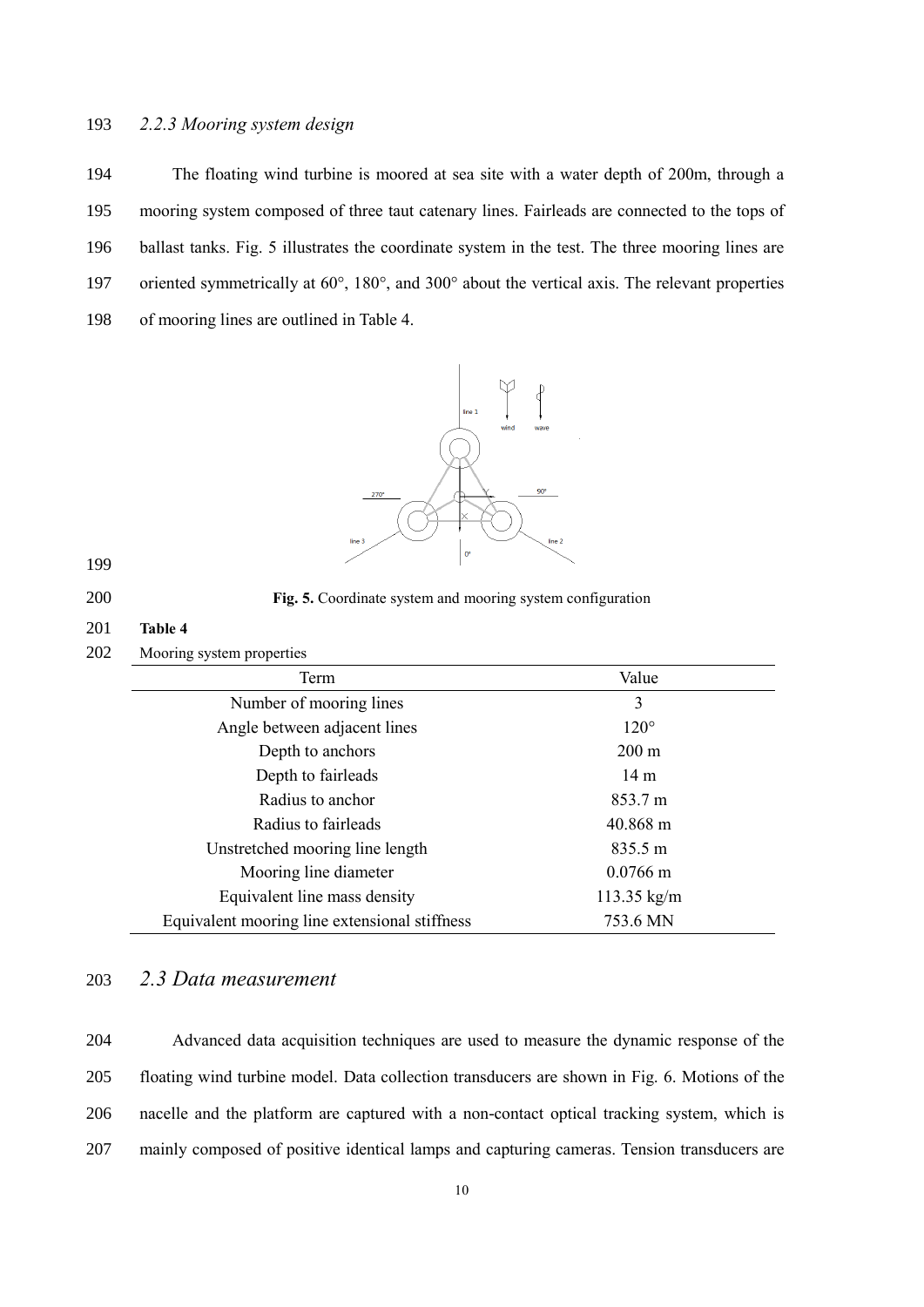connected to the fairleads to collect mooring line tension signal. Two sets of load cells are installed. 1# load cell is installed between the nacelle and the tower structure to measure the shear force and bending moment applied at this position; and 2# load cell is installed in the rear part of the nacelle to collect the shaft axial force data. Besides, an accelerometer is also installed to measure the nacelle acceleration. Wave probes are used in the study to record time series of wave elevation. Data collection frequency is set to 20Hz for all sensors in each loading case. A summary of the data recorded in the test is listed in [Table 5.](#page-10-1)

- **Table 5**
- 216 Summarization of data acquisition

<span id="page-10-1"></span>

| Location     | Recorded data                  |
|--------------|--------------------------------|
| Nacelle      | Shaft axial force and torque   |
| Tower-top    | Shear force and bending moment |
| Nacelle      | Nacelle acceleration           |
| Nacelle      | Nacelle motion                 |
| Platform     | Platform motion                |
| Fairlead     | Mooring line tension force     |
| Surroundings | Wave elevation                 |
|              |                                |



<span id="page-10-0"></span>**Fig. 6.** Illustration of the data collection devices.

# **3. Identification test results**

 Prior to the basin test, a series of identification test cases are conducted. At first, the spatial homogeneity and turbulence of the generated wind field are checked. Hammer test is also performed to estimate the vibration frequency of the tower. Mooring system calibration and free decay test are followed to identify the natural periods of the floating system.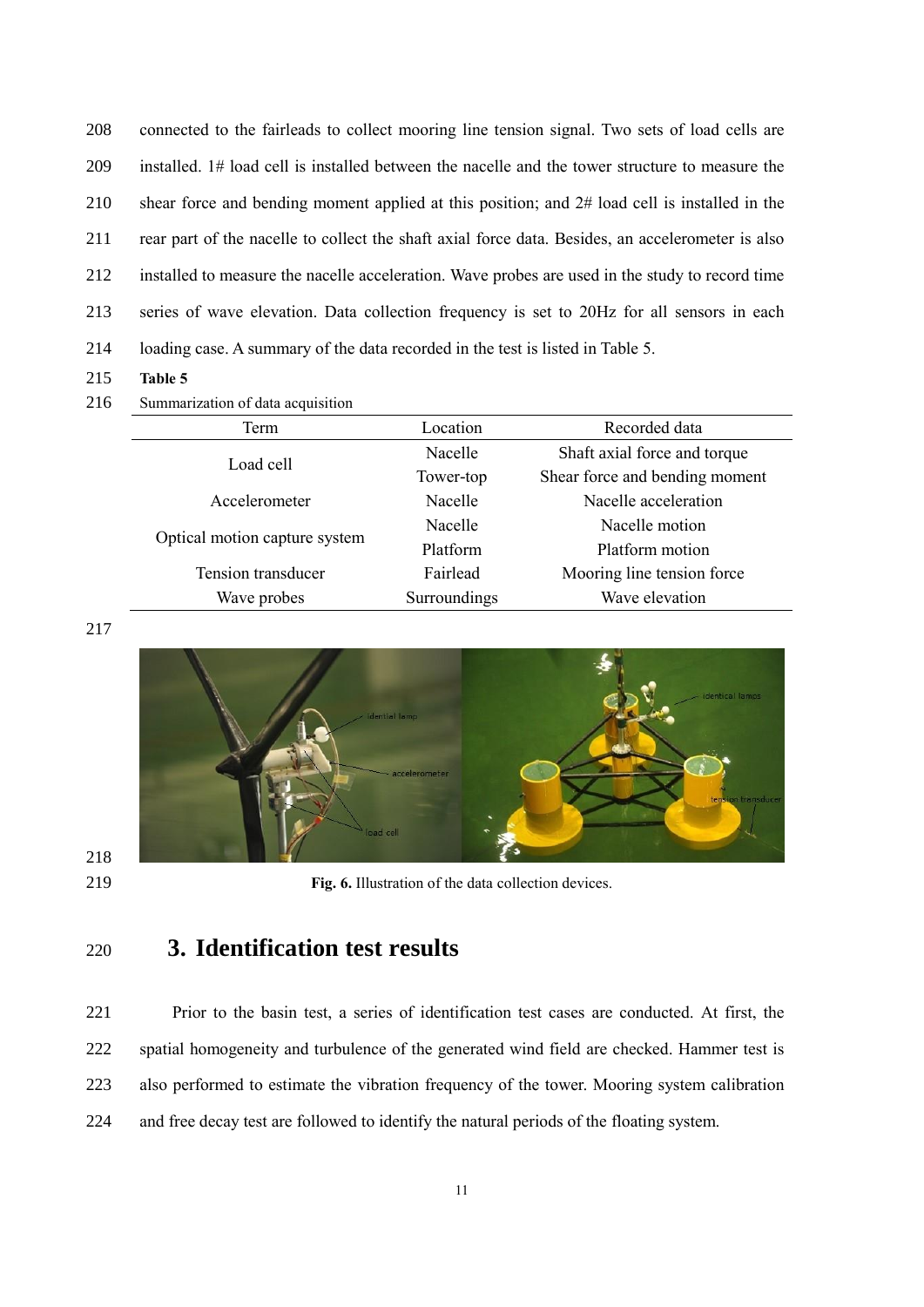### 225 *3.1 Calibration of wind field*

 Calibration test is conducted on the land to estimate the generated wind field quality. A series of thermal wind speed probes are installed in front of the wind generator to form a spatial matrix and measure the spatial distribution of wind speed in the virtual rotor plane, which is 3 m away from the wind generator. [Fig. 7](#page-11-0) and [Fig. 8](#page-11-1) illustrate the measured wind field for rated thrust force case. Detailed calibration procedures of the generated wind field can be found in [26].





<span id="page-11-1"></span>Fig. 8. Turbulence density of wind field

### <span id="page-11-0"></span>236 *3.2 Hammer test*

 The vibration frequency of the tower is measured by hammer test. The tower (without nacelle and rotor) is rigidly connected to the land via a load cell to record the vibration-induced bending moment. An impulse excitation is afterwards applied to the tower-top causing it to vibrate freely. Since the tower is axial symmetric, only fore-aft impulse test is carried out. Hammer test result is illustrated in [Fig. 9.](#page-12-0) The response peak is observed at 2.58 rad/s and 4.21 rad/s, respectively.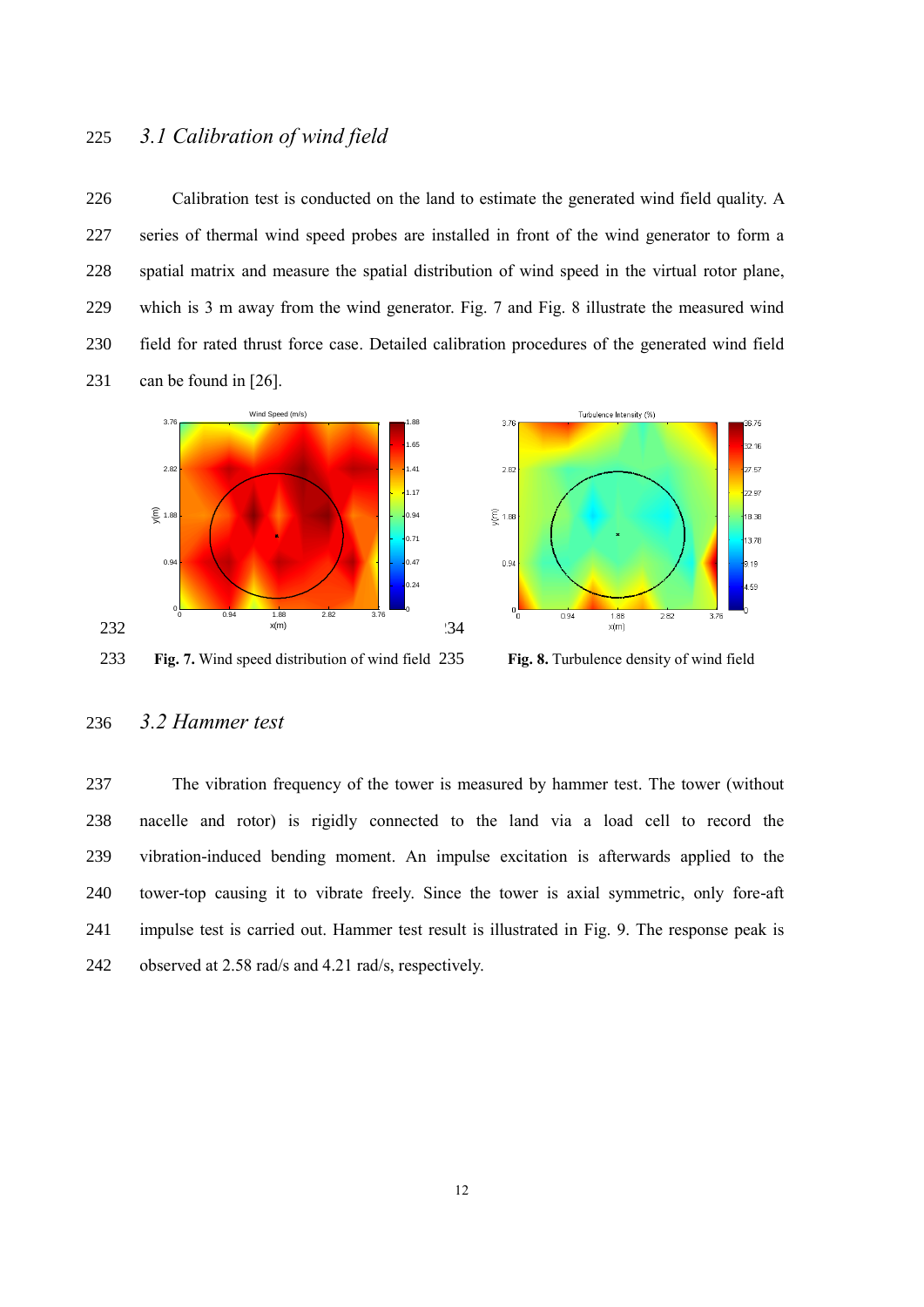

<span id="page-12-0"></span>**Fig. 9.** Hammer test results

## *3.3 Mooring system horizontal stiffness test*

 Due to rotor rotation, the platform moves not only in longitudinal direction, but also in transversal direction. Therefore, the mooring line stiffness along both longitudinal and transversal directions are measured. [Fig. 10](#page-12-1) plots the measured horizontal stiffness.



<span id="page-12-1"></span>**Fig. 10.** Measured mooring horizontal stiffness

# *3.4 Free decay test*

 Natural periods of the floating system are identified with free decay test. The results of free decay test are listed in [Table 6.](#page-13-0) The time series of decay motions are plotted in [Fig. 11.](#page-13-1)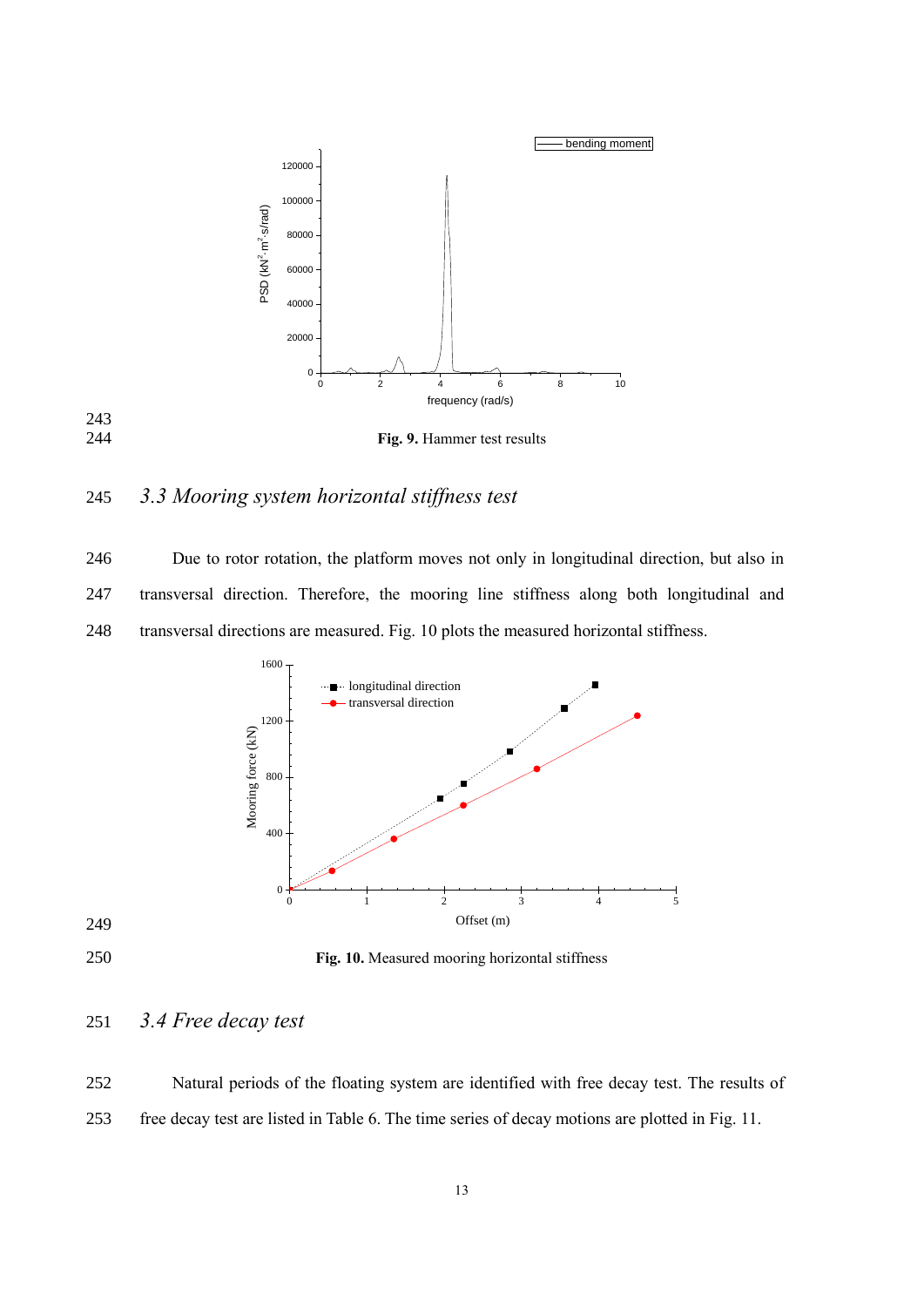#### <span id="page-13-0"></span>254 **Table 6**

Decay test

| 255 | Results of free decay tests |                    |        |        |        |        |
|-----|-----------------------------|--------------------|--------|--------|--------|--------|
|     |                             | <b>Term</b>        | Surge  | Heave  | Pitch  | Yaw    |
|     | $\sim$                      | Natural period (s) | 54.546 | 16.390 | 24.492 | 48.225 |



Damping ratio 0.0668 0.0341 0.0622 0.0285

<span id="page-13-1"></span>258 **Fig. 11.** Free decay motions. (a) surge motion; (b) heave motion; (c) pitch motion; (d) yaw motion. 259

# <sup>260</sup> **4. Dynamic response of the system**

 In the experiment program, a set of test cases are conducted to investigate platform motions, structural response and mooring line tension of the floating wind turbine. Firstly, motion response characteristics of the system are analyzed. Aerodynamic effects on platform motions and nacelle accelerations are clarified. Roll and yaw motions induced by rotor rotation are also studied. Secondly, the response mechanisms of shaft axial force and tower-top shear force are investigated. Finally, the tension force of a selected mooring line is analyzed. [Table 7](#page-14-0) presents a summary of the environmental conditions considered in the test program. The model scale duration of each test case is set 8.5 mins, corresponding to full scale 1 hour. Both wind and waves are set to propagate along the heading direction in all test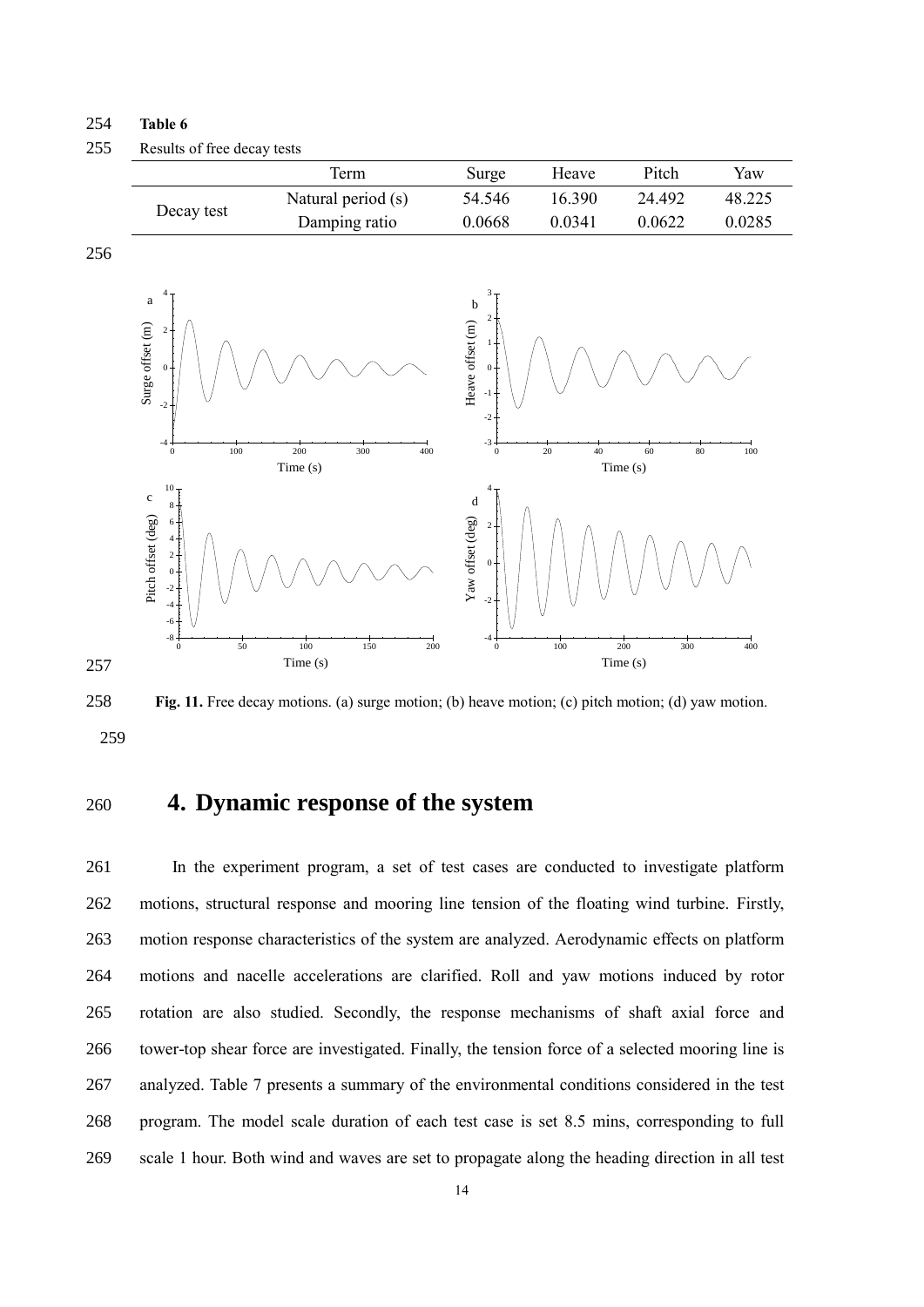#### 270 cases (See [Fig. 5\)](#page-9-0).

#### 271 **Table 7**

272 Environmental condition definition

<span id="page-14-0"></span>

|                 | Wind speed |                   |       |       | Wave     |
|-----------------|------------|-------------------|-------|-------|----------|
| Case No.        | (km/hr)    | Rotor speed (rpm) | Hs(m) | Tp(s) | $\gamma$ |
| LC1             | O          |                   | b     | 10    | 2.87     |
| LC <sub>2</sub> | 41         | 11.2              | 6     | 10    | 2.87     |
| LC <sub>3</sub> | 46         | 14.4              | 6     | 10    | 2.87     |
| LC4             | 0          |                   |       | 8     | 3.3      |
| LC5             | 46         | 14.4              |       | 8     | 3.3      |

### 273 *4.1 Platform surge and pitch motion characters*

 The platform motions under various environmental conditions are investigated. As surge and pitch are critical degrees of freedom (DOF) for a floating wind turbine, this section will only deal with the two DOFs. [Table 8](#page-14-1) lists the statistical results of surge and pitch motions measured in test cases LC1, LC2 and LC3.

<span id="page-14-1"></span>278 **Table 8**

| 279 | Statistical results of platform surge and pitch motions |  |  |  |  |  |  |
|-----|---------------------------------------------------------|--|--|--|--|--|--|
|-----|---------------------------------------------------------|--|--|--|--|--|--|

| Case No.        | Degree of Freedom | Max   | Min      | Mean  | Std. dev. |
|-----------------|-------------------|-------|----------|-------|-----------|
|                 | Surge $(m)$       | 2.709 | $-1.663$ | 0.225 | 0.690     |
| LC1             | Pitch (deg)       | 3.330 | $-1.946$ | 0.369 | 0.620     |
|                 | Surge $(m)$       | 4.652 | 0.301    | 2.137 | 0.651     |
| $_{\text{LC2}}$ | Pitch (deg)       | 5.648 | 1.253    | 3.154 | 0.508     |
|                 | Surge $(m)$       | 5.209 | 0.898    | 2 747 | 0.647     |
| LC <sub>3</sub> | Pitch (deg)       | 6.790 | 2.346    | 4.188 | 0.537     |

 The statistical results show that platform motions are greatly influenced by the wind force. With below-rated thrust force acting on the rotor, the mean pitch position is 3.153 deg and this value increases to 4.188 deg when the system is subject to rated wind force. With respect to surge motion, similar conclusion can be obtained. Mean surge position is pushed to 2.747 m with rated thrust force whereas it is just 0.225 m in LC1. Furthermore, it points out that the standard deviations of surge and pitch motions are both somewhat reduced by the 286 wind force. To further investigate platform motions under wave  $\&$  wind excitations, the time-series of platform motions are analyzed with fast Fourier transform (FFT) method to obtain the power spectrum density (se[e Fig. 12\)](#page-15-0).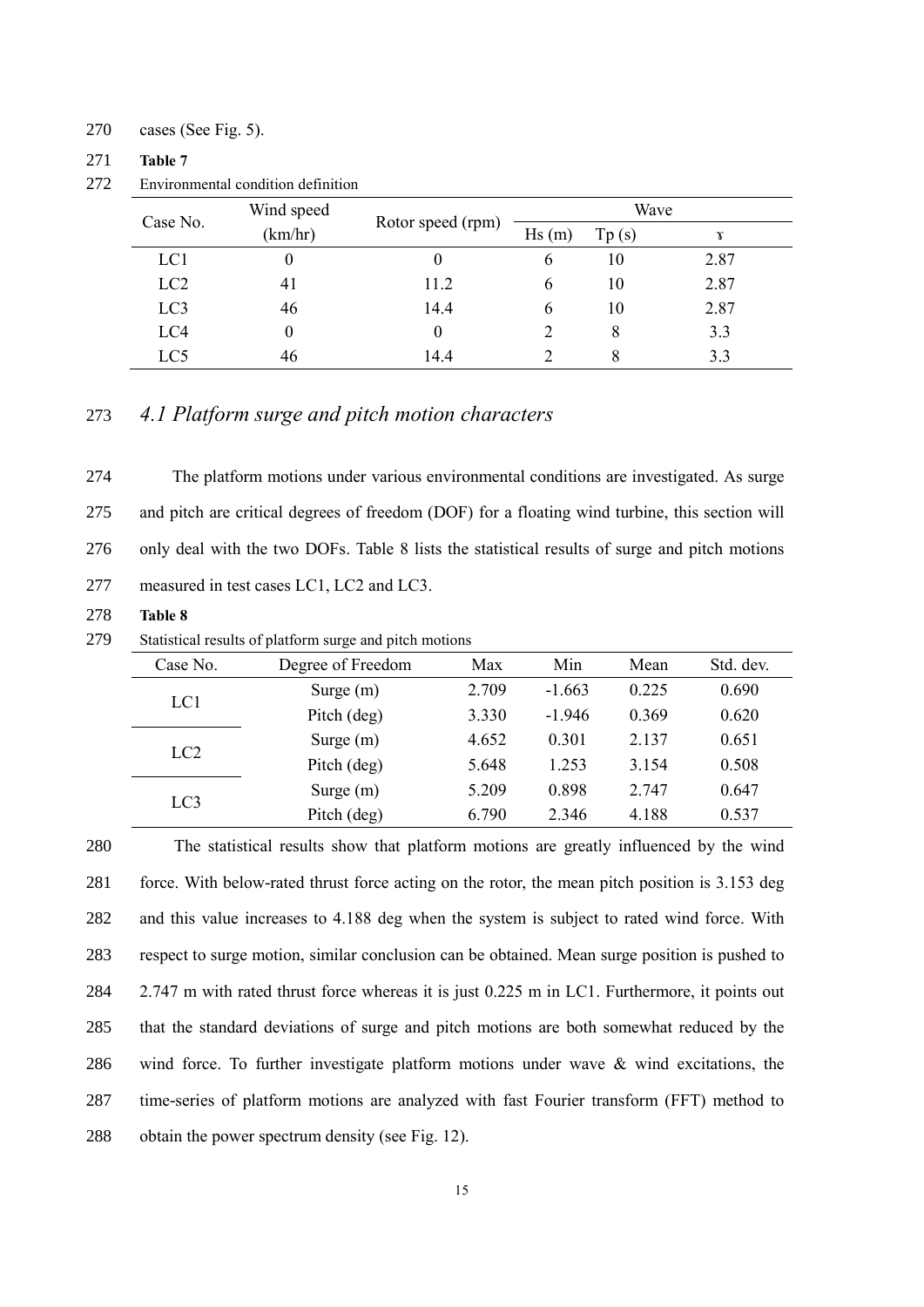

<span id="page-15-0"></span>290 Fig. 12. Power spectrum density of platform motions. (a) surge motion; (b) pitch motion.

 With consideration of the wind force, the resonant motions of surge and pitch are reduced significantly while little change is observed around the wave energy frequency range. Motions are observed within range from 0.4 rad/s to 0.9 rad/s, which are mainly wave-induced and hardly influenced by aerodynamic load regardless of wind speed. It is thus proved that aerodynamic load has a limited influence on the wave frequency motions. Besides, strong response can be observed around the resonant frequency for both surge and pitch motions. Although aerodynamic load plays a tiny role on the wave frequency response, it nevertheless has a significant damping effect on the resonant response. Comparisons between case LC1, LC2 and LC3 manifest that wind force reduces the platform motions and such aerodynamic damping effect is mostly effective around the resonant frequency range.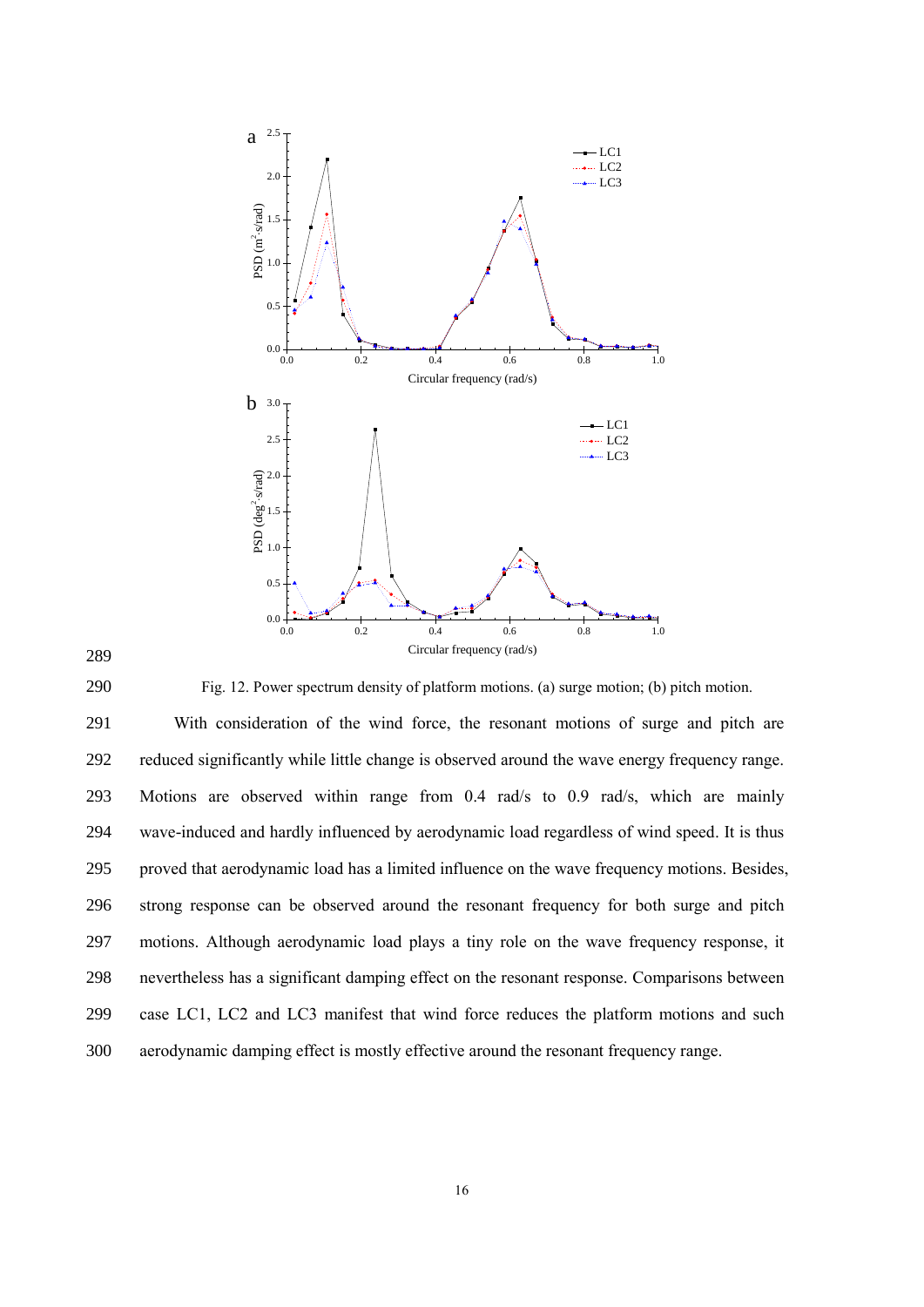### 301 *4.2 Nacelle acceleration*

302 Mechanical facilities installed inside the nacelle will bear inertial loads caused by nacelle

303 accelerations. In the model test, nacelle accelerations along three directions are measured and

| statistical results of the recorded data are summarized in Table 9-11. | 304 |  |  |  |  |
|------------------------------------------------------------------------|-----|--|--|--|--|
|------------------------------------------------------------------------|-----|--|--|--|--|

<span id="page-16-0"></span>305 **Table 9**

| 306<br>Statistical results of nacelle acceleration along X direction |  |
|----------------------------------------------------------------------|--|
|----------------------------------------------------------------------|--|

<span id="page-16-1"></span>

|     | Case No.                                                      | Max $(m/s^2)$                                                 | Min $(m/s^2)$ | Mean $(m/s^2)$ | Std. dev. $(m/s2)$ |  |  |
|-----|---------------------------------------------------------------|---------------------------------------------------------------|---------------|----------------|--------------------|--|--|
|     | LC1                                                           | 1.752                                                         | $-1.760$      | 0.047          | 0.389              |  |  |
|     | LC <sub>2</sub>                                               | 2.360                                                         | $-1.222$      | 0.583          | 0.451              |  |  |
|     | LC3                                                           | 2.573                                                         | $-1.020$      | 0.785          | 0.476              |  |  |
| 307 | Table 10                                                      |                                                               |               |                |                    |  |  |
| 308 |                                                               | Statistical results of nacelle acceleration along Y direction |               |                |                    |  |  |
|     | Case No.                                                      | Max $(m/s^2)$                                                 | Min $(m/s^2)$ | Mean $(m/s^2)$ | Std. dev. $(m/s2)$ |  |  |
|     | LC1                                                           | 0.22                                                          | $-0.123$      | 0.05           | 0.047              |  |  |
|     | LC <sub>2</sub>                                               | 1.239                                                         | $-1.092$      | 0.063          | 0.25               |  |  |
|     | LC <sub>3</sub>                                               | 1.544                                                         | $-1.495$      | 0.073          | 0.38               |  |  |
| 309 | Table 11                                                      |                                                               |               |                |                    |  |  |
| 310 | Statistical results of nacelle acceleration along Z direction |                                                               |               |                |                    |  |  |
|     | Case No.                                                      | Max $(m/s^2)$                                                 | Min $(m/s^2)$ | Mean $(m/s^2)$ | Std. dev. $(m/s2)$ |  |  |
|     | LC1                                                           | 0.489                                                         | $-0.396$      | 0.021          | 0.121              |  |  |
|     | LC <sub>2</sub>                                               | 1.086                                                         | $-1.044$      | 0.027          | 0.223              |  |  |
|     | LC <sub>3</sub>                                               | 1.077                                                         | $-1.386$      | 0.042          | 0.27               |  |  |

<span id="page-16-2"></span>311

 Although the resonant motions of surge and pitch are reduced in the presence of wind force, the nacelle accelerations seem to be amplified by the wind force. As summarized in [Table 9,](#page-16-0) the maximal value, the mean value and the standard deviation of nacelle acceleration are all somewhat augmented with the increase of wind speed. Acceleration in Y direction is also observed. As shown in [Table 10,](#page-16-1) the standard deviation in case LC3 is about 8 times larger than that in case LC1. Such significant augment of standard deviation inherently implies the excitation of platform sway motion, which will be discussed in more detail in the following part of this paper. Although the wind mainly induces horizontal load, acceleration along vertical direction is still increased in [Table 11](#page-16-2) due to the coupling between pitch and heave. The statistical results indicate that large wind load is likely to cause significant nacelle acceleration. In order to present the characteristics of the accelerations more clearly, the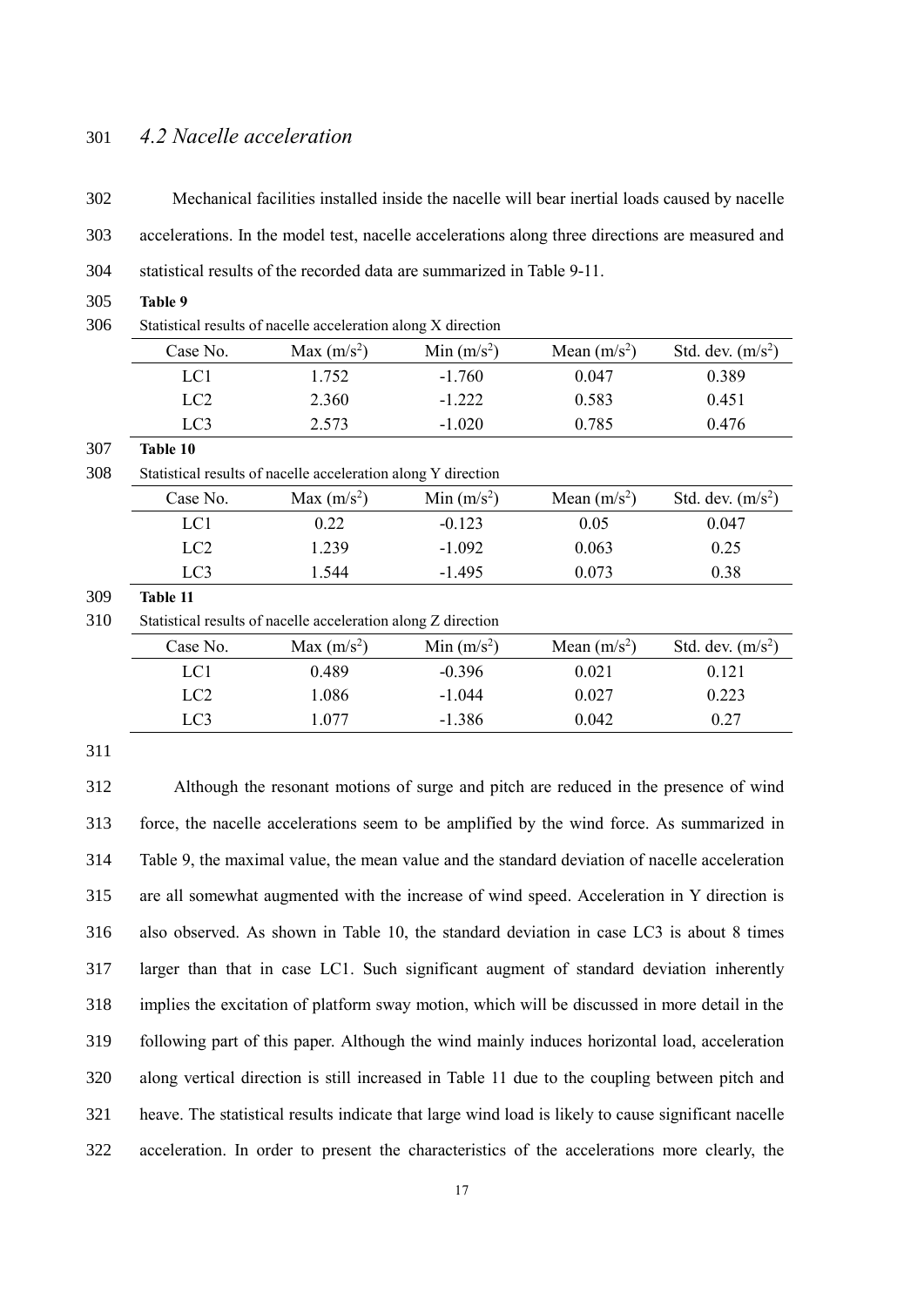power spectrum density (PSD ) of nacelle accelerations along X direction in the three test cases are shown in [Fig. 13.](#page-17-0)



#### 

<span id="page-17-0"></span>**Fig. 13.** Power spectrum density of nacelle acceleration along X direction.

 In parked condition (LC1), it is wave force and tower structural vibration that dominate the nacelle acceleration. According to LC1 curve, the nacelle acceleration is mainly excited by linear wave force and a majority of response energy concentrates on the wave energy frequency range. Another response peak is observed around 0.27 rad/s, which is close to pitch resonant frequency. Apart from hydrodynamic excitations, the vibration of tower also stimulates the nacelle acceleration. LC1 curve shows a substantial response peak at 2.68 rad/s, which is close to the tower vibration frequency obtained by hammer test.

 When the wind force is considered, a couple of extra frequency components appear in the response. In addition to the response induced by wave force and tower vibration, the nacelle acceleration is significantly excited around 3P rotor rotation frequency. As discussed above, the rotor is purely driven by wind and the rotor speed keeps varying due to platform motions. Therefore, the 3P rotation frequency in [Fig. 13](#page-17-0) is somewhat different from that in [Table 1.](#page-6-0) For LC2 and LC3 PSD curves, it can be seen that response amplitudes around pitch resonant frequency and tower vibration frequency are substantially reduced. It inherently manifests that pitch motion and tower vibration are suppressed. On the contrary, the nacelle acceleration is amplified around wave energy frequency range with the consideration of wind force.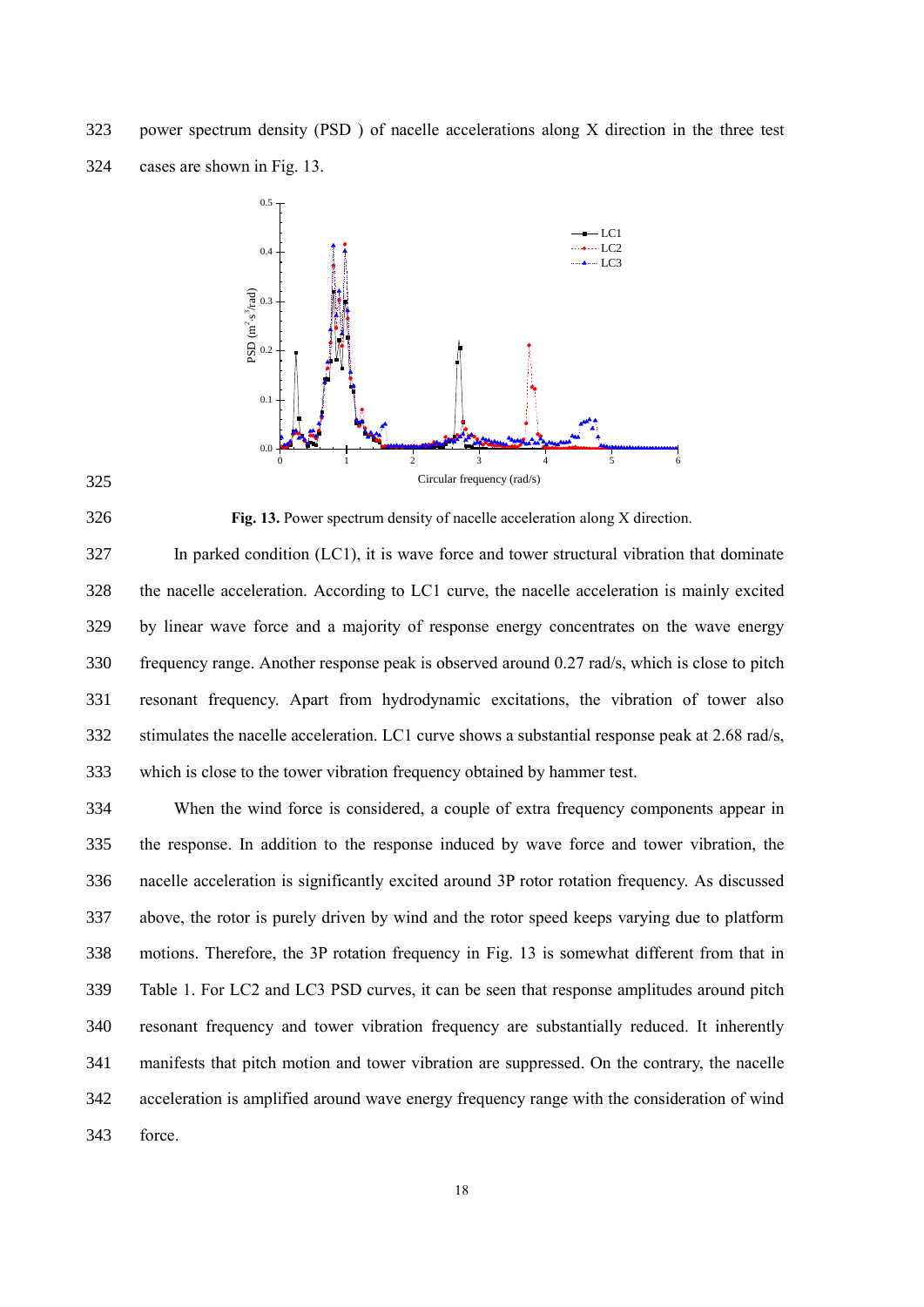## *4.3 Effects of rotor rotation on yaw and roll motions*

 Simulation cases LC4 and LC5 are selected to clarify the rotor rotation effect on platform motions. The wind turbine is parked in LC4 whereas the wind drives the rotor to rotate in LC5. As shown in [Fig. 14](#page-18-0) , the floating system is subject to an extra torque which is induced by the rotor. Due to pitch motion, the rotor torque is separated into a vertical component and a horizontal component. The vertical component induces gyroscopic loading and excites yaw motion while the horizontal component will lead to roll motion. Apparently, the two components vary with time and are governed by both incident wave frequency and pitch natural frequency of the floating system.





<span id="page-18-0"></span>**Fig. 14.** Horizontal and vertical components of rotor torque.

<span id="page-18-1"></span>**Table 12**

| Case No. | $Max$ (deg) | $Min$ (deg) | Mean (deg) | Std. dev (deg) |
|----------|-------------|-------------|------------|----------------|
| LC4      | 9.321       | $-0.189$    | 0.089      | 0.071          |
| LC5      | 0.561       | $-0.311$    | 0.157      | 0.127          |

 As listed in [Table 12,](#page-18-1) the standard deviation of yaw motion in LC5 is nearly doubled compared with that in LC4. Besides, the mean position of yaw motion is kept at 0.157 deg with gyroscopic loading in LC5. It is caused by the non-zero average vertical torque components associated with inclined mean position of the platform. Rotor rotation effect is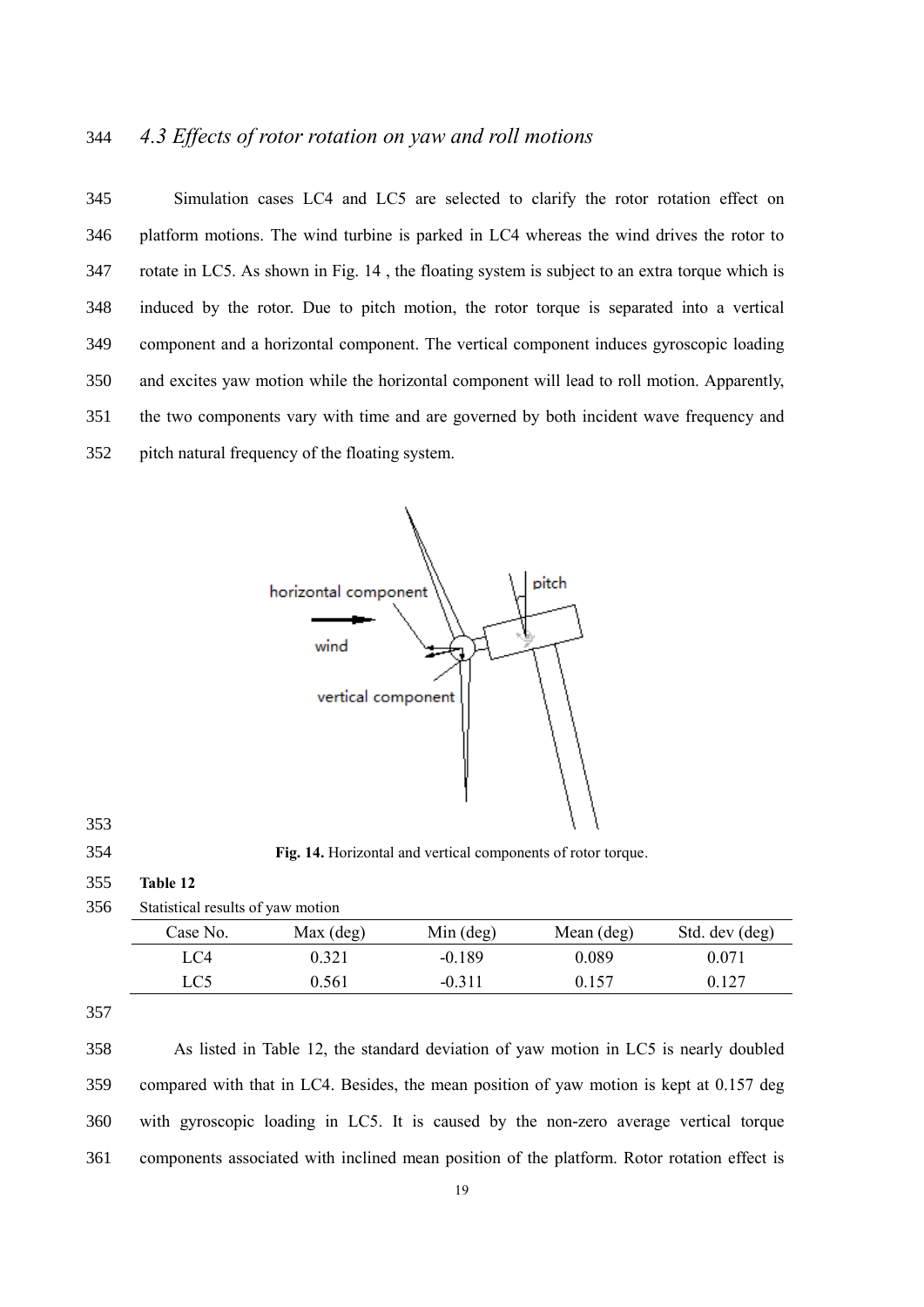mostly effective on the resonant response of yaw motion (see [Fig. 15\)](#page-19-0). Due to the symmetry geometry of the platform, yaw motion is seldom observed in LC4. Comparatively, yaw motion is excited significantly at about 0.14 rad/s by the gyroscopic loading, which is close to yaw natural frequency. Apart from inducing yaw motion, gyroscopic loading causes some unfavorable yaw bearing at the connection of the nacelle and the tower. The power spectrum density of yaw bearing at this connection position is displayed in [Fig. 16.](#page-19-1) Although yaw motion is excited at its resonant frequency, it is interesting to find that the peak response of the yaw bearing is at 1.58 rad/s, which is close to the rotor rotation speed. It manifests that the yaw bearing is mainly induced by wind force.



<span id="page-19-1"></span><span id="page-19-0"></span>

375 Similar to the gyroscopic loading, the horizontal component of the rotor torque will 376 induce unfavorable roll motion as well. What's more, the resonant roll motion may be excited 377 since the varying frequency of the horizontal component is very close to roll resonant 378 frequency. [Fig. 17](#page-20-0) displays the power spectrum density curves of platform roll motion. It is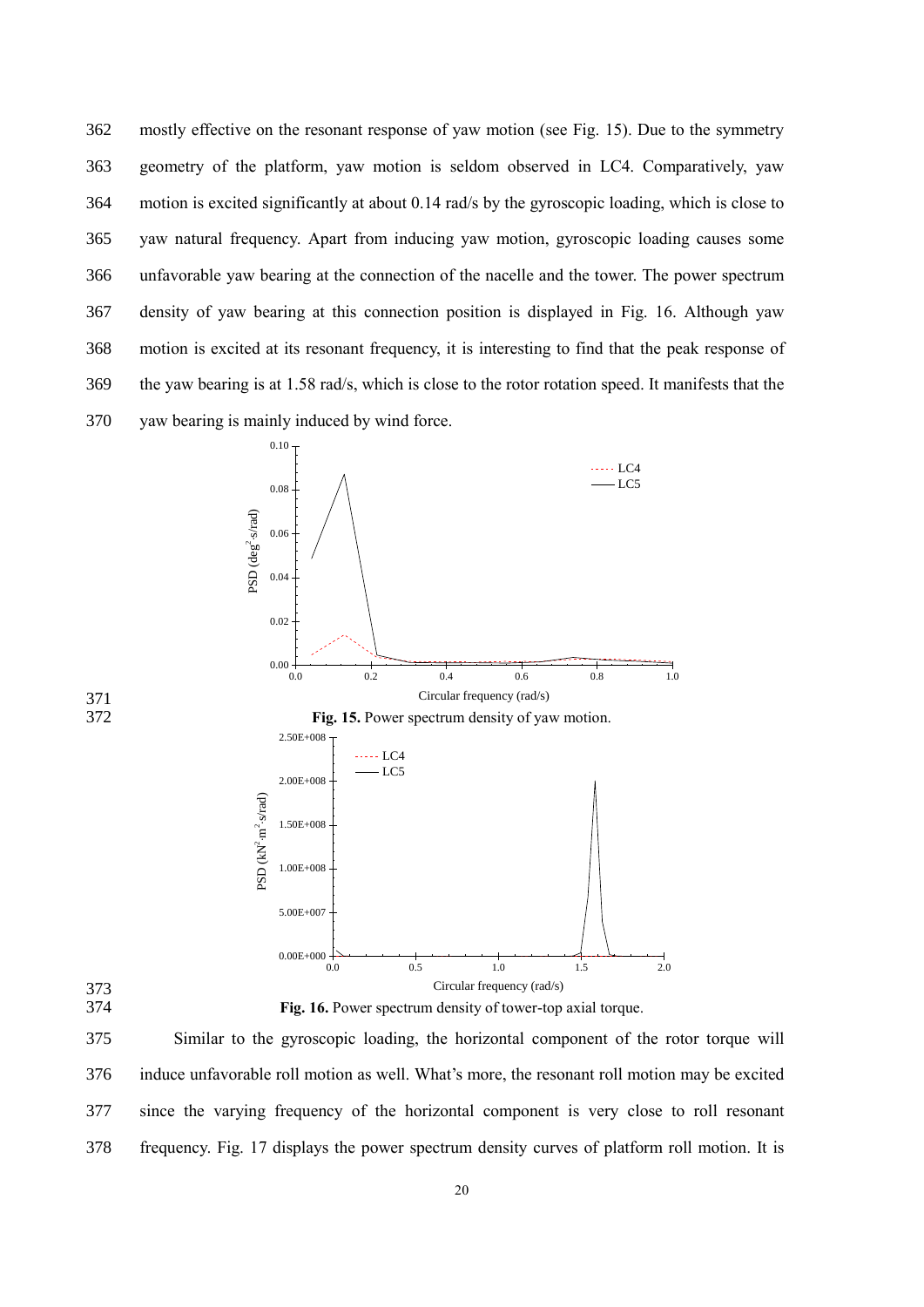379 shown that the resonant roll motion is excited by the horizontal the rotor torque. Besides,



380 low-frequency roll motion is observed due to the coupling between roll and sway motions.

### <span id="page-20-0"></span>382 **Fig. 17.** Power spectrum density of roll motion

# 383 *4.4 Shaft axial force*

 The measured shaft axial force consists of two components, namely the wind force applied on the rotor plane and the inertial force induced by the nacelle motions. Statistical results of the shaft axial force are summarized in [Table 13.](#page-20-1) Alongside with the increase of wind force, the maximum, the minimum and the mean values of shaft axial force are all increased where just a little bit augment of the standard deviation is observed. It seems that the shaft axial force is mainly dominated by the inertial motions of the nacelle and wind force can be simplified as a constant linear superposition.

391 **Table 13**

392 Statistical results of shaft axial force for LC1, LC2 and LC3

<span id="page-20-1"></span>

| Case No.        | Max(kN) | Min(kN)  | Mean $(kN)$ | Std. dev (kN) |
|-----------------|---------|----------|-------------|---------------|
| LC1             | 377.202 | -478 436 | 41.699      | 98.686        |
| LC <sub>2</sub> | 1068.2  | 166.6    | 651.7       | 107.506       |
| LC3             | 1334.76 | 506.562  | 909 342     | 117.6         |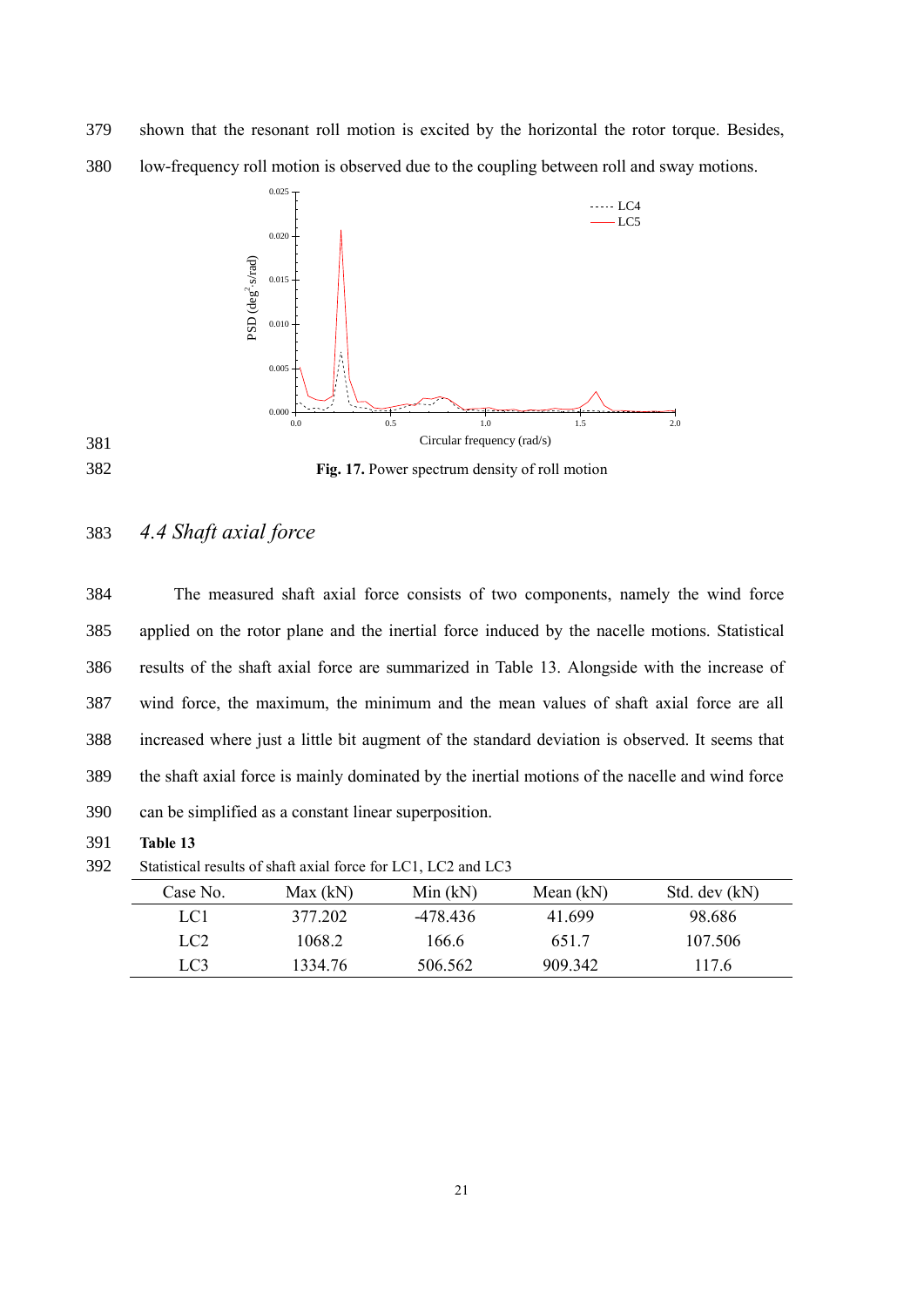

#### <span id="page-21-0"></span>**Fig. 18.** Power spectrum density of shaft axial force

 [Fig. 18](#page-21-0) displays the frequency components of shaft axial force in the three test cases. When the wind force is not considered, response peak can be found at pitch resonant frequency, wave frequency and vibration frequency of the tower. Once the floating wind turbine is subject to wind force, the response amplitudes at pitch resonant frequency and tower vibration frequency are significantly reduced. Nevertheless, response within the wave energy frequency range is somewhat amplified. It is easy to find that the response characteristics of the shaft axial force and the nacelle acceleration are very similar (see [Fig.](#page-17-0)  [13\)](#page-17-0), manifesting that the shaft axial force is mainly induced by nacelle inertial motions.

## *4.5 Tower-top shear force and bending moment*

 Tower top is a crucial connection point of the wind turbine, in terms of limited strength and fatigue loads. As a changing point in the shape of the structure geometry, tower top is a key point for fatigue strength check as well. Therefore, the extreme values and the varying range of the shear force applied at the tower top are critical items in the dynamic response of a floating wind turbine. Statistical data of the measured shear force are listed i[n Table 14.](#page-22-0) 

- 
-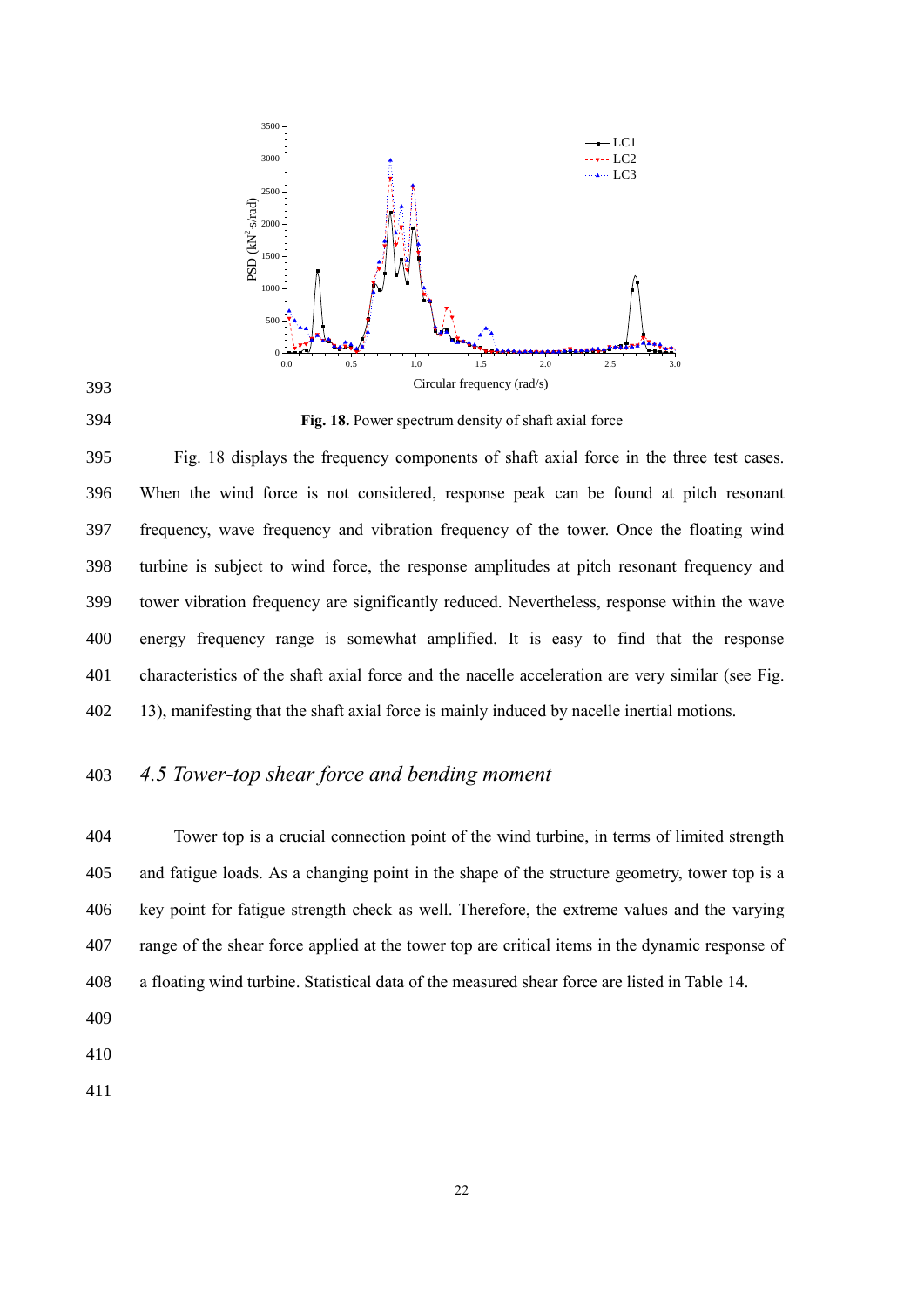#### 412 **Table 14**

413 Statistical results of shear force and bending moment

<span id="page-22-0"></span>

|  | Term                          | Loading Case    | Max  | Min      | Mean    | Std. Dev |
|--|-------------------------------|-----------------|------|----------|---------|----------|
|  | Shear force (kN)              | LC1             | 753  | $-771$   | 11      | 170      |
|  |                               | LC <sub>2</sub> | 1426 | -39      | 796     | 176      |
|  |                               | LC <sub>3</sub> | 1709 | 316      | 1092    | 190      |
|  |                               | LC1             | 5003 | $-4485$  | 129     | 1001     |
|  | Bending moment $(kN \cdot m)$ | LC <sub>2</sub> | 2916 | $-12201$ | $-4423$ | 2812     |
|  |                               | LC <sub>3</sub> | 6117 | $-16503$ | -5957   | 3752     |

414

 The PSD of the shear force is shown in [Fig. 19,](#page-22-1) where multi-frequency components can be identified. In parked condition, shear force response is mainly dominated by three frequency components, namely the pitch resonant frequency, the wave energy frequency and the tower vibration frequency. It implies that shear force is both dominated by platform motions and tower structural dynamics. Once the wind force is considered, the shear force is diminished to a very low level at pitch resonant frequency and tower vibration frequency. Comparatively, the shear force exhibits increased response around wave energy frequency 422 range.





<span id="page-22-1"></span>424 **Fig. 19.** Power spectrum density curves of tower-top shear force.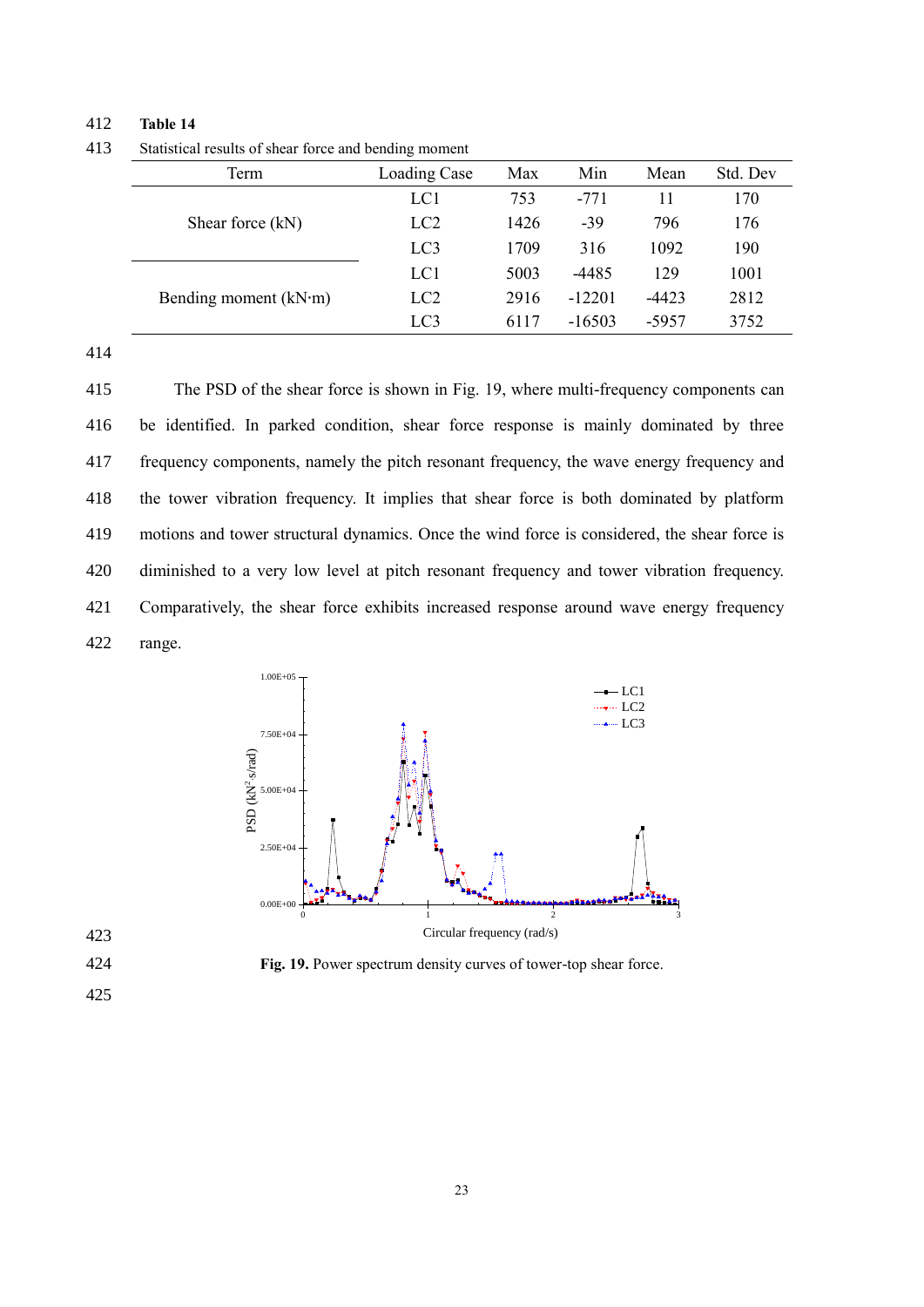

<span id="page-23-0"></span>427 **Fig. 20.** Power spectrum density curves of tower-top bending moment.

 Compared with the PSD curves of shear force, the PSD curves of bending moment are mainly governed by aerodynamic loads in [Fig. 20](#page-23-0) while hydrodynamic excitation and tower structural dynamics appear to have limited influence on the responses. As expected, the responses are limited in parked condition. When the wind force is considered, the bending moment is substantially excited at around 1P rotor rotation frequency (1.17 rad/s for LC2 and 1.5 rad/s for LC3) and the responses over other frequencies are nearly invisible.

# 434 *4.6 Dynamic characteristics of mooring system*

 A floating wind turbine depends on the mooring system to maintain its position within an acceptable range. Thus, the mooring system will bear the loads induced by platform motions. The fairlead tension force of a selected mooring line is investigated in this section. Among the three mooring lines, the line along 180 degree direction sustains the largest load (see [Fig. 5\)](#page-9-0) and is therefore selected here. The statistical results of the mooring line tension are summarized i[n Table 15,](#page-23-1) and the corresponding PSD curves are shown in [Fig. 21.](#page-24-0)

- 441 **Table 15**
- 442 Statistical results of mooring line tension force (line 1)

<span id="page-23-1"></span>

| Case No.        | Max(kN) | Min(kN) | Mean $(kN)$ | Std. dev (kN) |  |
|-----------------|---------|---------|-------------|---------------|--|
| LC1             | 3981.74 | 1219.12 | 2576.42     | 350.94        |  |
| LC <sub>2</sub> | 4560.92 | 1673.84 | 3013.50     | 375.63        |  |
| LC3             | 4752.02 | 1822.80 | 3188.92     | 375.73        |  |
|                 |         |         |             |               |  |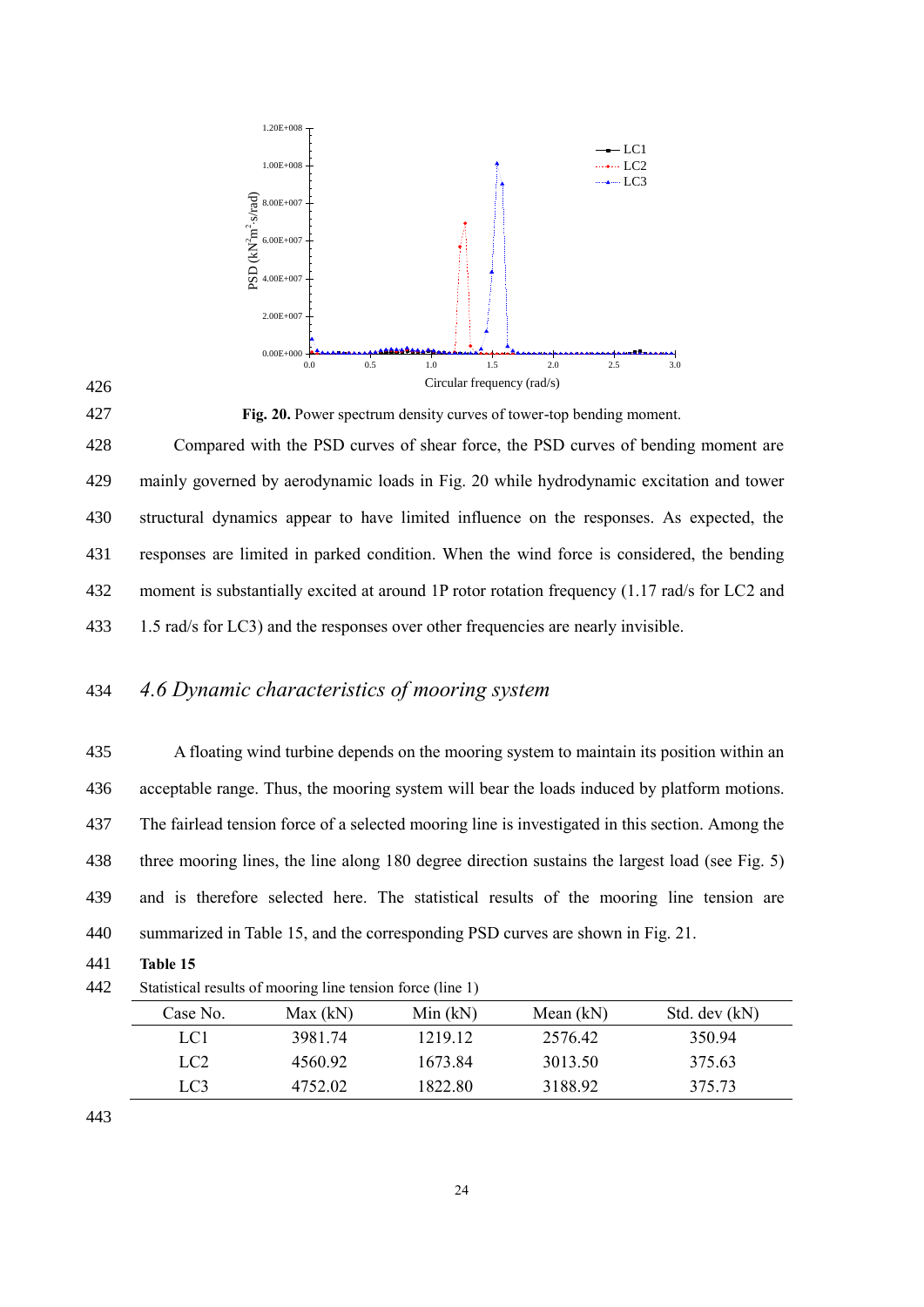

<span id="page-24-0"></span>**Fig. 21.** Power spectrum density of mooring line tension force (line 1).

 From the data in [Table 15](#page-23-1) and the curves in [Fig. 21,](#page-24-0) it indicates that the tension force is mainly induced by wave force while wind force can be simplified as a linear suppression. According to the statistical data, the maximum mooring line tension increases with the thrust force. Nevertheless, the standard deviation remains relatively stable regardless of wind speed. The PSD curves demonstrate that mooring line tension is mainly wave-induced and a majority of response concentrates within wave energy frequency and resonant frequency range. Besides, little discrepancy is observed between the three curves, indicating that wind force effect is limited. It is thus reasonable to simplify aerodynamic load as an extra constant superposition when analyze mooring line dynamics. Although mooring line tension is strongly dependent on platform motions, it is interesting to find that mooring tension exhibits instinctive response characters with aerodynamic loads compared to platform motions. It inherently indicates that a static or quasi-static method (stiffness matrix model & catenary line theory) is not applicable to capture the behavior of mooring system in a numerical modeling of floating wind turbine, as both categories of methods are exactly depended on platform motions.

**5. Conclusions**

 This paper mainly addresses the model test research of a semisubmersible floating wind turbine. A new approach is proposed in this paper to correct the deficient thrust force problem in a Froude scale experimental condition. This approach uses the wind to drive the rotor rather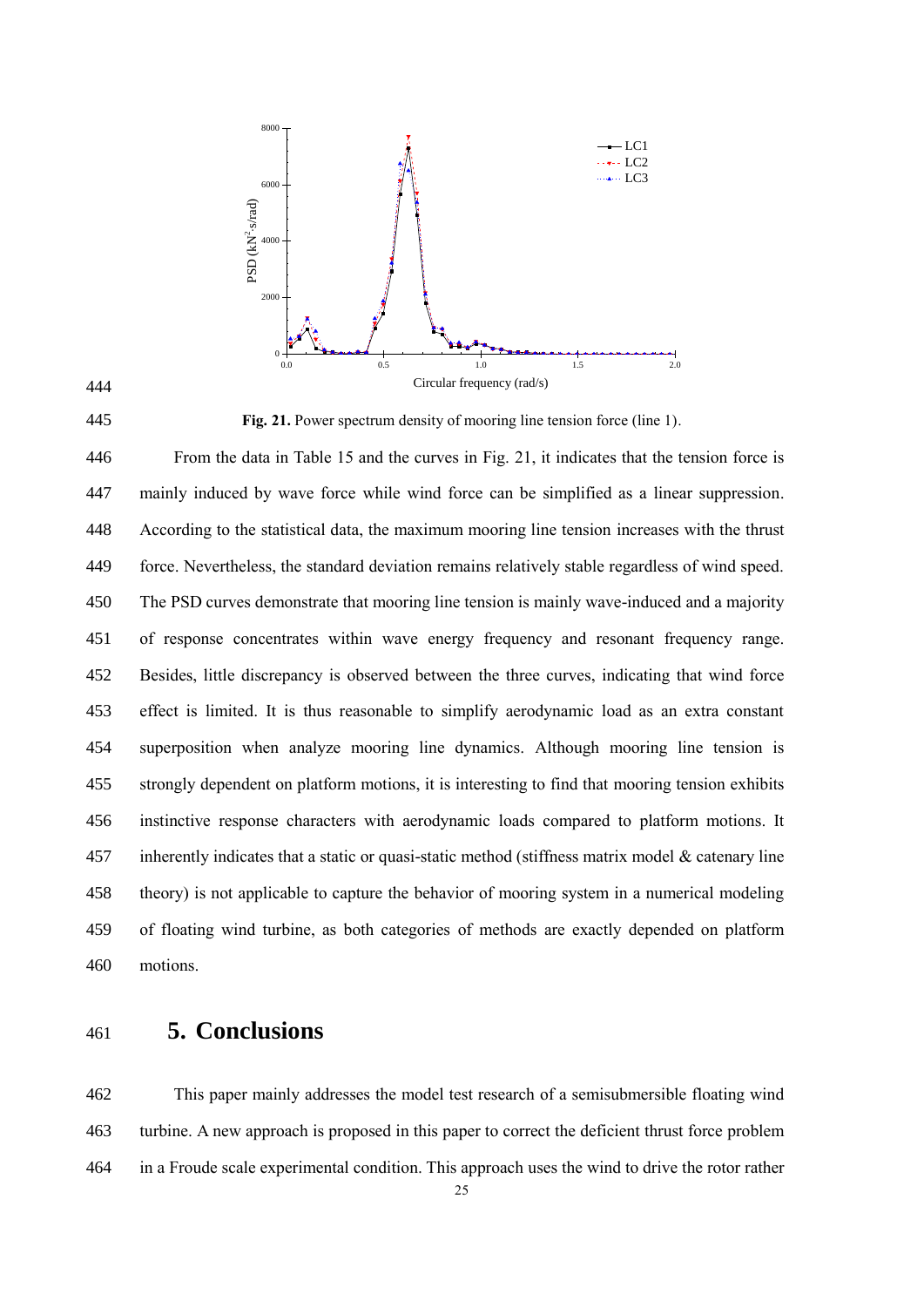than using a motor. Compared with common correction ways, this approach can better simulate the operation state of the rotor and the measured shaft axial torque is more realistic. TSR can also be maintained to some extent which ensures that system excitation frequencies resulting from rotor imbalance or aerodynamic interaction with the tower will possess the correct frequency. Besides, it also overcomes some negative effects produced by common correction ways. Conclusions drawn from the study in this paper are listed in the following.

471 1) Platform motions suffer damping effects from the wind force and this influence is mostly effective around resonant frequency range. Although platform motions are reduced considering aerodynamic effects, nacelle accelerations are nevertheless amplified a lot at particular frequency zones by the wind force. Multi-frequency excitations are found in the response, which is dominated by the tower dynamics and the wind force.

 2) The motions of a floating wind turbines exhibit distinctive features due to rotor rotation. It is observed that gyroscopic loading stimulates yaw motion even in head waves. Meanwhile, the roll resonant motion is excited by the time-varying rotor torque.

 3) Tower vibration is an important item for tower-top dynamic response. In the responses of nacelle acceleration and shaft axial force, excitations have been observed around tower vibration frequency. Nevertheless, no evidence is available showing that tower dynamics has any influence on platform motion. It is also found that wind force can suppress tower vibration.

 4) Shear force applied at tower top is found to be governed by multi-frequency excitation components. Shear force is excited at wave energy frequency, tower vibration frequency and rotor rotation frequency, representing hydro-aero-elastic couplings. By suppressing surge motion and tower vibration, wind force is able to reduce shear force around particular frequency range.

 5) In spite of the aerodynamic effects on platform motions and tower, a selected mooring line appears to be governed by hydrodynamic loads alone and the wind force can be simplified as an extra constant force.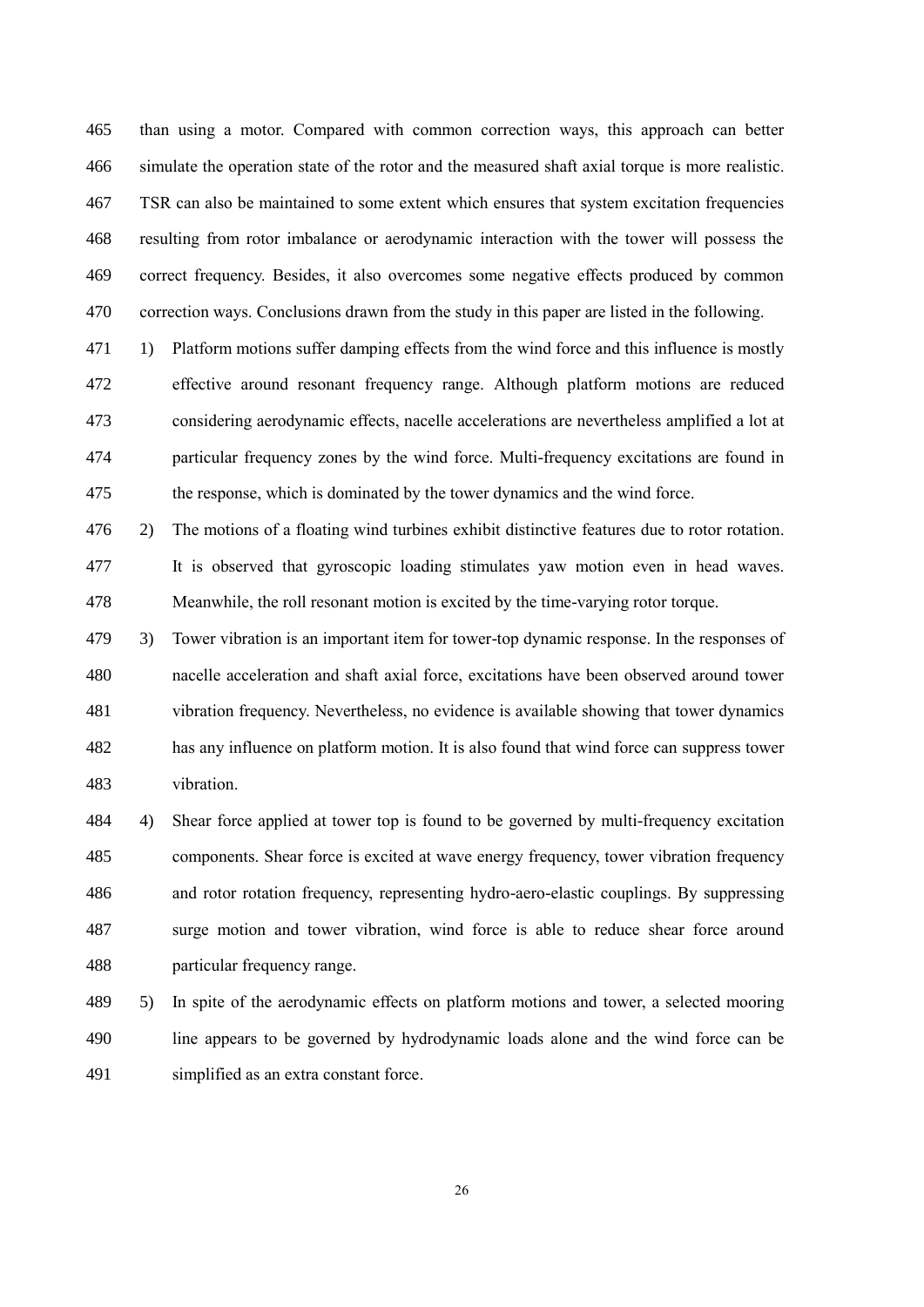# **Acknowledgement**

 The authors would like to acknowledge SKLOE (State Key Lab of Ocean Engineering) in Shanghai Jiao Tong University for the model test research support. This work is also supported by China Scholarship Council (No. 201506230127).

# **References**

- [1] F.G. Nielsen, T.D. Hanson, B. Skaare, Integrated dynamic analysis of floating offshore wind turbines, 25th International Conference on Offshore Mechanics and Arctic Engineering, American Society of Mechanical Engineers, 2006, pp. 671-679.
- [2] D. Roddier, C. Cermelli, A. Aubault, A. Weinstein, WindFloat: A floating foundation for offshore wind turbines, Journal of Renewable and Sustainable Energy 2(3) (2010) 033104.
- [3] D. Roddier, C. Cermelli, A. Weinstein, WindFloat: A Floating Foundation for Offshore
- Wind Turbines—Part I: Design Basis and Qualification Process, ASME 2009 28th
- International Conference on Ocean, Offshore and Arctic Engineering, American Society of Mechanical Engineers, 2009, pp. 845-853.
- [4] C. Cermelli, D. Roddier, A. Aubault, WindFloat: A floating foundation for offshore wind turbines—Part II: hydrodynamics analysis, ASME 2009 28th International Conference on Ocean, Offshore and Arctic Engineering, American Society of Mechanical Engineers, 2009, pp. 135-143.
- [5] A. Aubault, C. Cermelli, D. Roddier, WindFloat: A Floating Foundation for Offshore Wind
- Turbines—Part III: Structural Analysis, ASME 2009 28th International Conference on Ocean,
- Offshore and Arctic Engineering, American Society of Mechanical Engineers, 2009, pp. 213-220.
- [6] M. Karimirad, C. Michailides, V-shaped semisubmersible offshore wind turbine: An alternative concept for offshore wind technology, Renewable Energy 83 (2015) 126-143.
- [7] L. Li, Y. Gao, Z.M. Yuan, S. Day, Z.Q. Hu, Dynamic response and power production of an
- integrated wind, wave and tidal energy system, Renewable Energy 116 (2017) 412-422.
- [8] M. Borg, M. Collu, Offshore floating vertical axis wind turbines, dynamics modelling state of the art. Part III: Hydrodynamics and coupled modelling approaches, Renewable and Sustainable Energy Reviews 46 (2015) 296-310.
- [9] H.R. Martin, Development of a scale model wind turbine for testing of offshore floating wind turbine systems, University of Maine, 2011.
- [10] R. Farrugia, T. Sant, D. Micallef, A study on the aerodynamics of a floating wind turbine rotor, Renewable Energy 86 (2016) 770-784.
- [11] S. Salehyar, Q. Zhu, Aerodynamic dissipation effects on the rotating blades of floating wind turbines, Renewable Energy 78 (2015) 119-127.
- [12] T.J. Larsen, T.D. Hanson, A method to avoid negative damped low frequent tower
- vibrations for a floating, pitch controlled wind turbine, Journal of Physics: Conference Series,
- IOP Publishing, 2007, p. 012073.